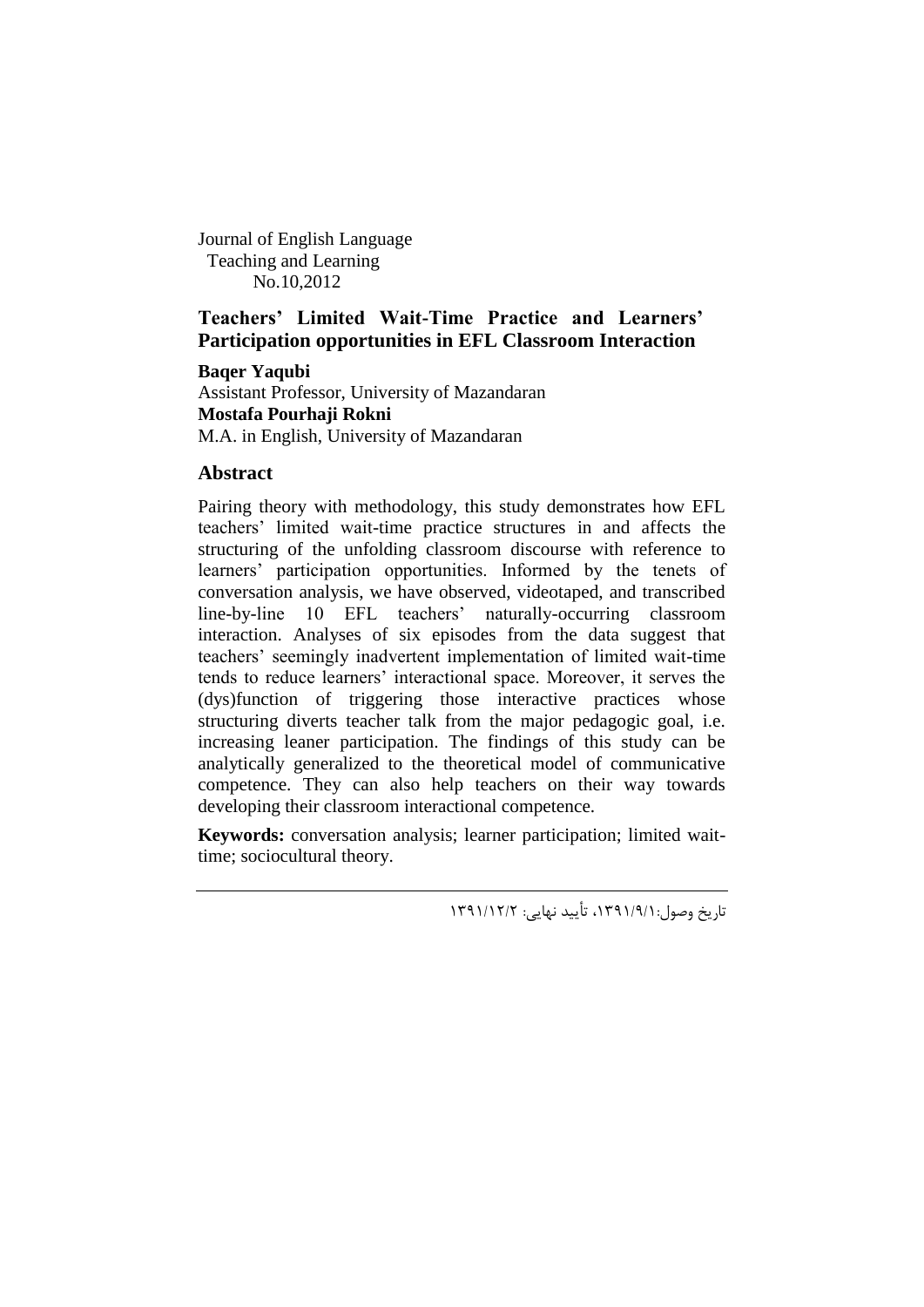128 Journal of English Language Teaching and Learning.No,10 /Antumn&Winter 2012

## **Introduction**

 Successful teaching has one of its roots in 'successful management of the interaction … the *sine qua non* of classroom pedagogy' (Allwright, 1984, p. 159). Interaction is successfully managed when its quality is promoted in the light of desired pedagogic outcomes (Cazden, 1986; Johnson, 1995; Walsh, 2006). In other words, quality interaction which is 'acquisition rich' (Ellis, 1998, p. 145) and acquisition mediative (Walsh, 2011) requires L2 teachers to knowingly manage turn-taking sequences. In this respect, from among the two essential ingredients of 'good teaching', i.e., planning and improvising (van Lier, 1991), the latter has come into the focus of research on classroom interaction; plans, though effective, may not be reflected in process, i.e., the sequential organization of classroom talkin-interaction, due to the apparently chaotic, or unpredictable, nature of interaction. Therefore, teachers have to make in their use of language online interactive decisions that are appropriate to the moment and are in line with immediate pedagogic objectives and the overall plan (Breen, 1998; Walsh, 2002). When teachers gain sensitivity and awareness in terms of subtle interactional mechanisms at work in classroom talk-in-interaction, they can facilitate learning opportunities in their moment-by-moment decision-makings (Hall, 1998; Nystrand, 1997; Walsh, 2002).

 In recent years, a sizeable body of research has been undertaken into the nature of practices in classroom interaction. These studies have dealt with a variety of issues, including questioning (Belhiah, 2011; Seedhouse, 1996), feedback (Allwright & Bailey, 1991; Mackey, 2006), turn-taking (Xie, 2011), to name but a few. However, it seems that an interactional practice has been left both underrepresented and under-researched; that is wait-time, which refers to the duration of pauses either after a teacher's utterance, typically question, or a student's utterance, particularly response (Rowe, 1974). Although vigorous studies were initially conducted on wait-time and the pronounced positive changes of its extension in both teachers and learners' behaviors were documented, dealing with new dimensions of the issue seems to be neglected over the last two decades. Moreover, the majority of those studies were done in subject matters such as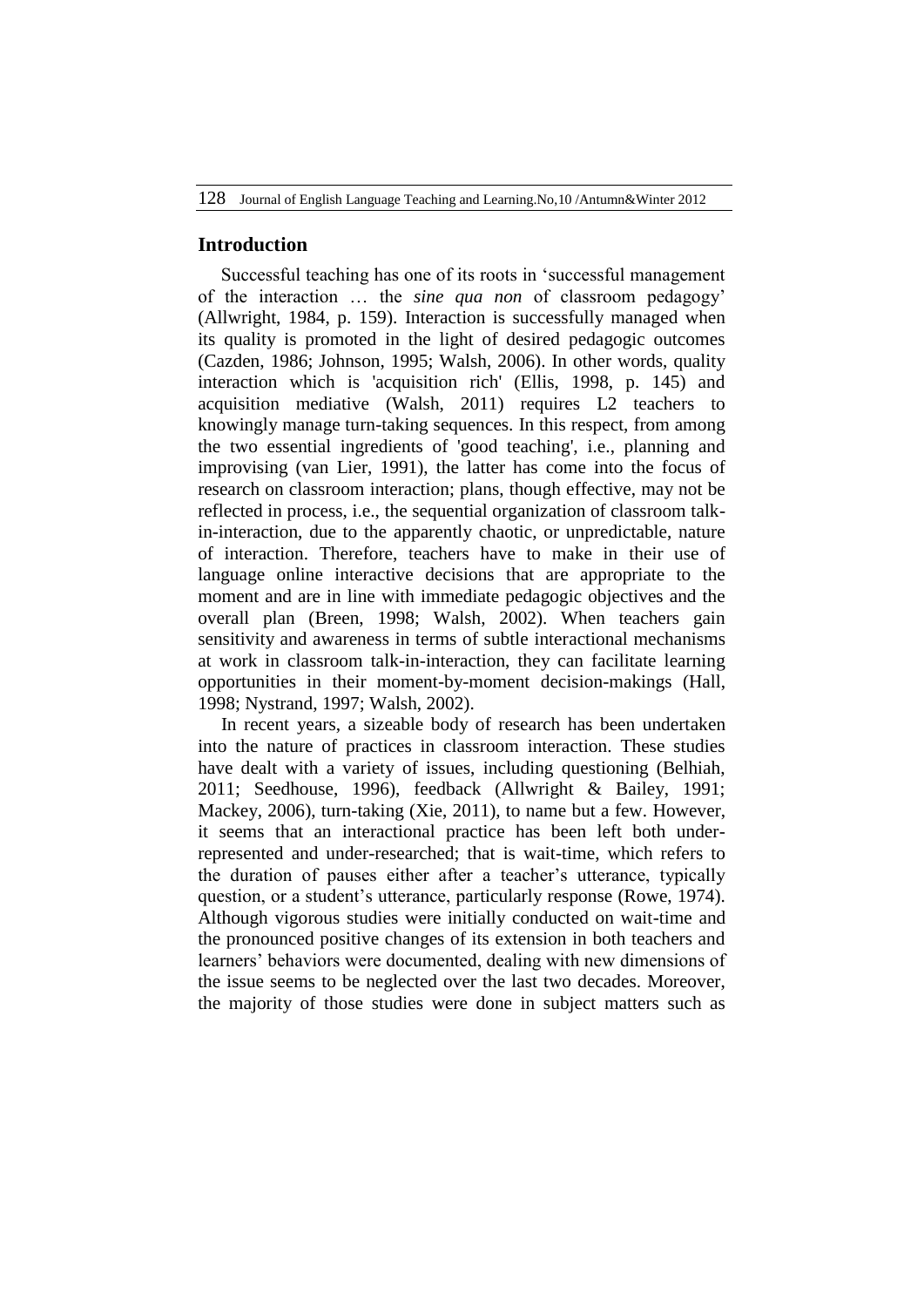science, mathematics, physics, etc. Thus, research on the issue within the realm of second language learning and teaching is quite scarce in the literature. Further, even those few studies, which were done within this scarcity, considered wait-time as a dependent variable in a sense that the influence of manipulating other variables was examined on its duration (Shrum, 1985a, 1985b). In contrast, the present study tries to uncover the subtleties of EFL teachers' wait-time implementation as a situated activity in naturally occurring classroom interaction.

 As to the conceptual framework, previous studies adopted a cognitive view and pursued the information processing model of learning. According to this model, for learning to occur, a learner must perceive the instructional stimuli, note their occurrence, understand the cognitive processes that are required, use the processes to create or manipulate information to be stored as learned material, and encode the information for later retrieval (Stahl, 1982; Winne & Marx, 1983). Therefore, teachers were supposed to afford learners sufficient time so that learners' internal mechanisms get activated for encoding and decoding the information in the stimuli, i.e., the input. However, within Vygotsky's (1978) sociocultural theory (SCT), which also informs the theoretical significance of this study, learning is conceptualized as participation rather than acquisition (Donato, 2000; Sfard, 1998; Young & Miller, 2004). Opportunities for participation should be 'collaboratively constructed' (Lantolf, 2000, p. 17) 'not as a result of interaction, but in interaction' (Ellis, 2008, p. 526). Moreover, the dialogic nature of interaction should be promoted since dialogue has a 'mediating force' (Ahmed, 1994) in creating the intersubjectivity that the teacher as a more knowledgeable other (MKO) requires to decide upon where to supply, fine-tune, or withdraw scaffolds. The collaborative and dialogic natures of interaction are so essential that they oblige the teacher to afford learners with ample interactional space. Wait-time implementation is actually providing learners with much space, or 'the coveted commodity' (Waring, 2009, p. 818), with which they are to actively trade in classroom interaction.

 The contribution of conversation analysis (CA), as the methodological framework, to this study is twofold. On the one hand, it contextualizes the study of wait-time. Previous studies focused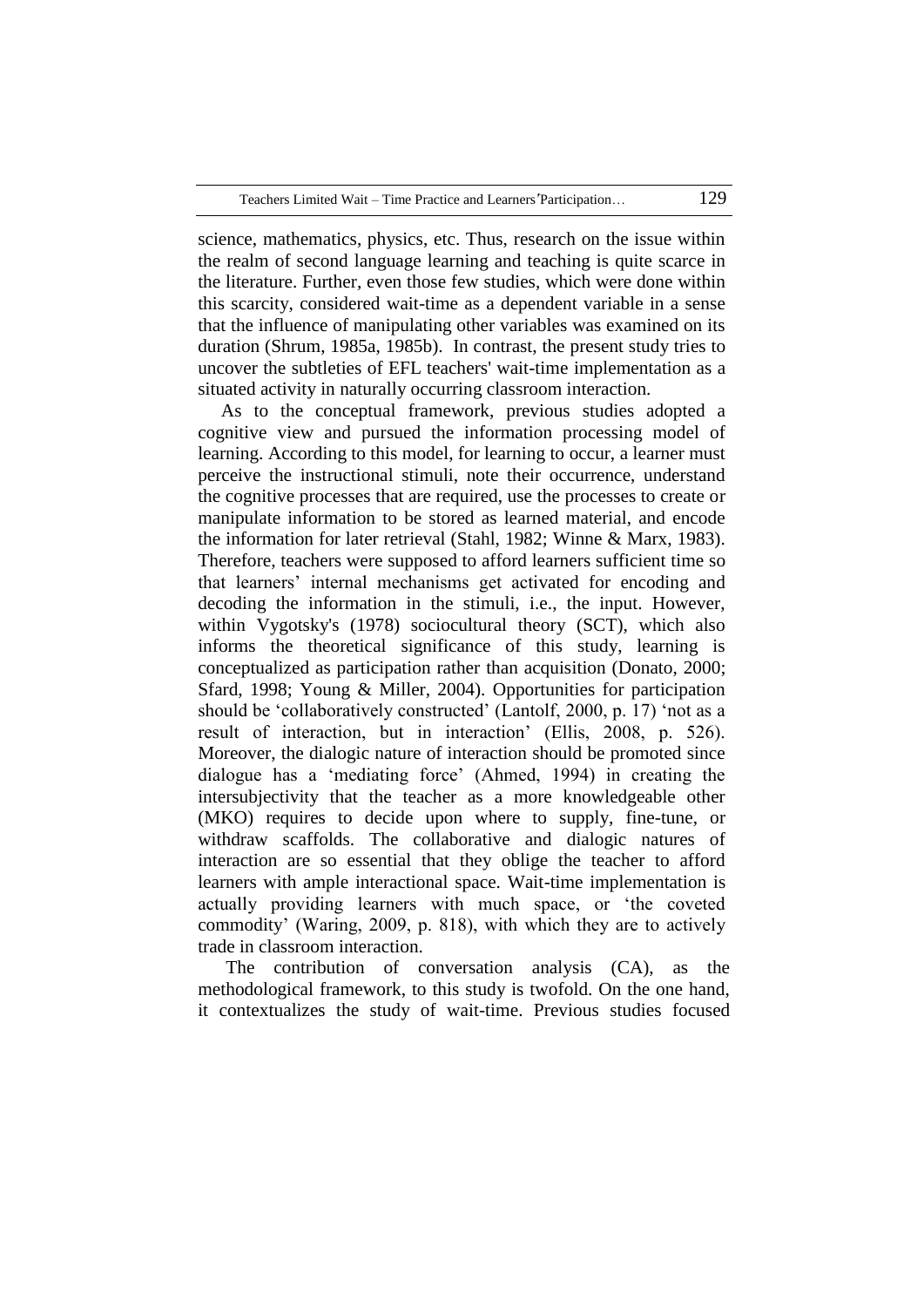mainly on describing wait-time and calculating its length in relation to fixed imposed-categories of talk; thus, they paid exclusive attention to turns. In this respect, context was regarded as being static since those studies adopted discourse analysis approaches to classroom interaction. This study, however, considers wait-time in a dynamic context, through focusing not only on turns but also on the immediate sequential context in which a turn is produced, that is constantly being formed, shaped and renewed by the participants themselves in their sequential organization of talk-in-interaction (Heritage, 1997). In other words, whereas previous studies assumed an etic, i.e., researcherrelevant, perspective and pursued the consequences of imposing predetermined categories and presuppositions, the present study takes an emic, i.e., participant-relevant, perspective. Both Levinson (1983) and Seedhouse (2004) make the important point that CA forces the researcher to focus on the interaction patterns emerging from the data, rather than relying on any preconceived notions that language practitioners may bring to the data. Consequently, this study considers wait-time in naturally occurring classroom interaction. On the other hand, the second contribution can be elucidated within the recently emerging field of CA-for-SLA (Markee & Kasper, 2004), the gist of which is to utilize the powerful tools of conversation analysis (CA) to address issues of second language acquisition (SLA). One way to pursue CA-for-SLA perspective is to consciously pair CA, as an empirical research methodology, with Vygotsky's sociocultural theory (SCT), as a conceptual framework, and thus acknowledge them as 'useful partners', rather than 'strange bedfellows' (Vine, 2008, p. 673). Many researchers have used CA in combination with the SCT, some including justification for the union of the methodology and the conceptual framework (Mondana & Pakarek Doehler, 2004; Sacks, Schegloff, and Jefferson, 1974; Seedhouse, 2005; Vine, 2008; Waring, 2008; Young & Miller, 2004). For example, Waring (2008) argued that within the sociocultural framework in which learning is conceptualized as participation (Donato, 2000), CA can "detail the instructional practices that either create or inhibit the opportunities for participation … and by extension, the opportunities for learning" (Waring, 2008, p. 577). In other words, "CA has the capacity to examine in detail how opportunities for L2 learning arise in interactional activities" (Kasper,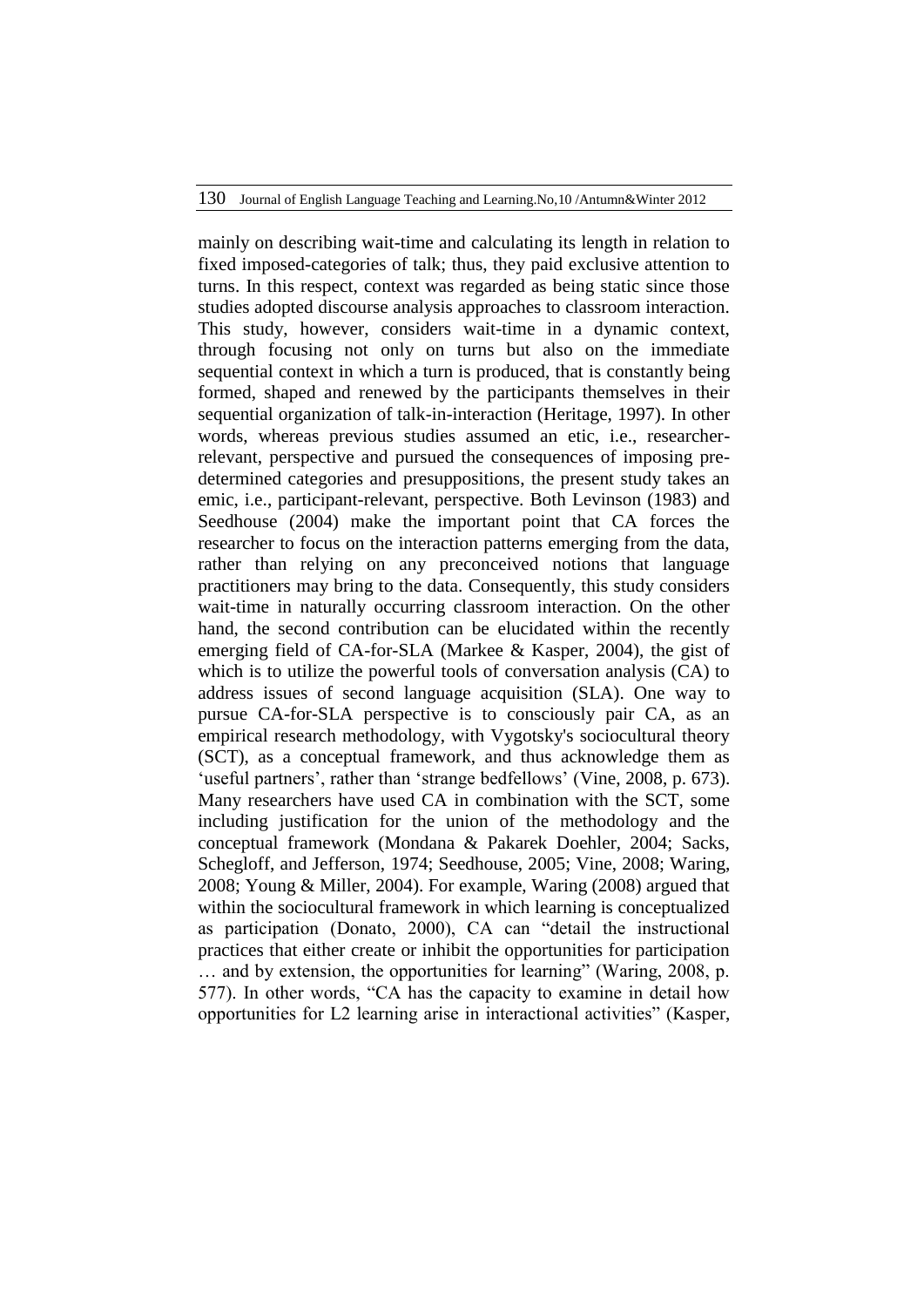2006, p. 83). In this respect, we have utilized CA to MRI (magnetic resonance imaging) teachers' interactive practices in naturally occurring classroom interaction and zoom very specifically in on their wait-time practices with reference to learners' participation opportunities.

 Alluding to the centrality of teachers' role within learners' learning environment (Walsh, 2006), the current study aims at helping teachers further their general understanding in terms of 'the architecture of classroom interaction' and also acquire rather 'microscopic understanding' (van Lier, 2000a) of how their wait-time implementation links to the structure of classroom interaction and affects learners' participation in the unfolding discourse.

## **LITERATURE REVIEW**

 In her attempts to improve 'inquiry behavior' of elementary science students, Rowe (1974a, 1974b, 1978), the architect of waittime as an instructional variable, worked on the influence of some possibly effective variables through observing and tape recording classes over six years. In fact, she tried to figure out why an 'inquisitional' pattern dominated interactions within such science classes. In this respect, she considered several variables, including teacher's topical knowledge, materials, sample size, program types, student age, and pacing characteristics of various geographical areas, but she found none of them as the main reason behind.

 After analyzing over 300 'intact classroom' tape recordings, she noticed that the majority of them shared a common stable property; the pace of instruction was very rapid. In other words, when a teacher asked a question, he or she waited, in most instances, less than one second for a student response. And if the student did not provide the class with an answer, the teacher typically repeated, rephrased or asked a different question, or called on another student. Thus, Rowe labeled the period of silence following a teacher question before a student utterance as wait-time I or post-solicitation wait-time. She observed that mean wait-time I is on the order of one second. Moreover, she detected the second species of wait-time in another location. Wait-time II, also known as post-response wait-time,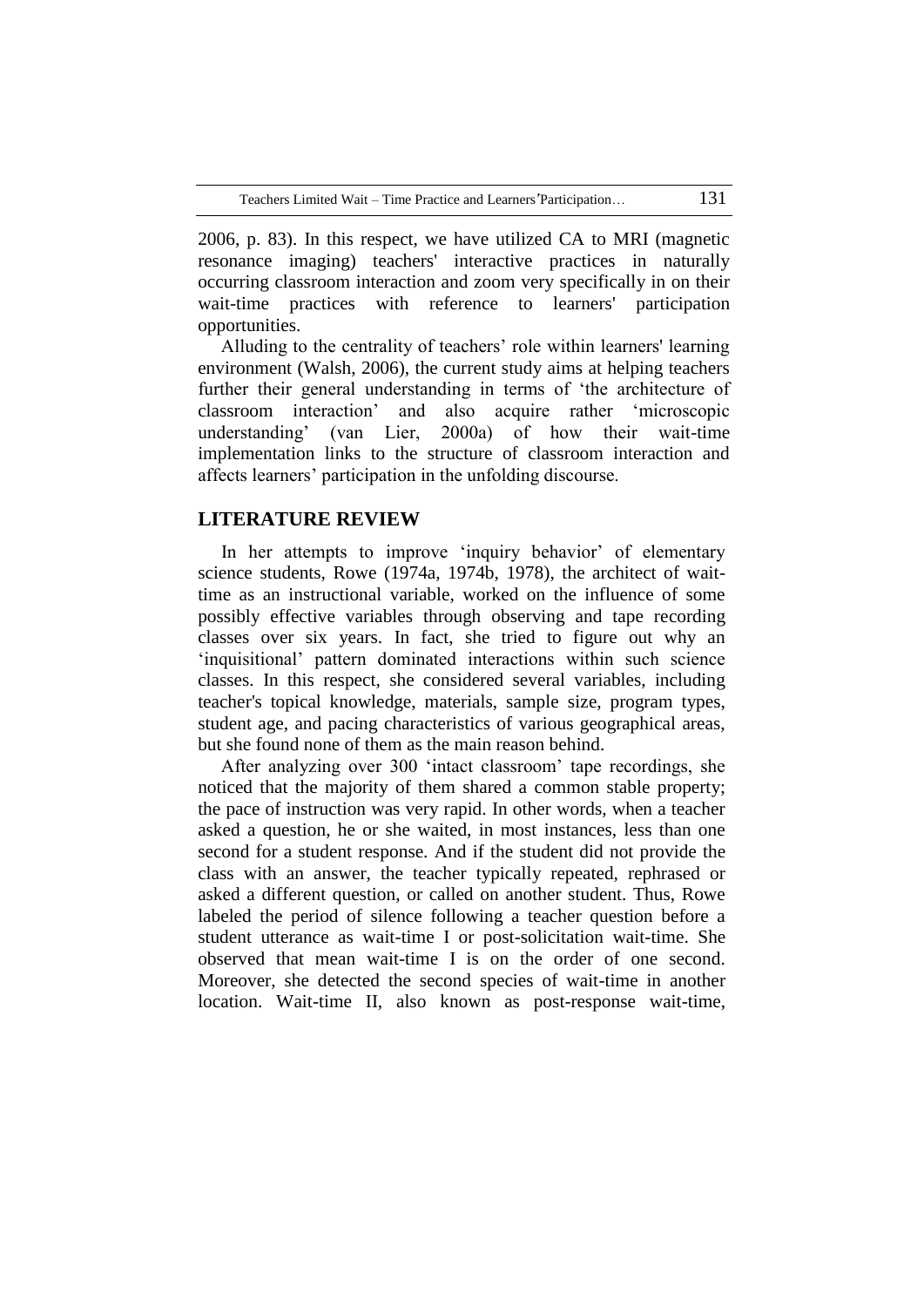pertains to the accumulation of pauses occurring on the student side and terminates when the teacher speaks. She found that after a student makes a response, the teacher normally reacts or asks another question within an average time of nine tenth of a second.

 Her analysis of 900 tapes showed that when mean wait-times of both types were increased to three or more seconds as a result of training, pronounced changes could be traced on ten student outcome variables: 1. The length of response increases. 2. The number of unsolicited but appropriate responses increases. 3. Failures to respond decrease. 4. Confidence as reflected in decrease of inflected responses increases. 5. Incidence of speculative responses increases. 6. Incidence of child-child comparison of data increases. 7. Incidence of evidenceinference statements increases. 8. The frequency of student questions increases. 9. Incidence of responses from students rated by teachers as relatively slow increases. 10. The variety in type moves made by students increases. In addition, she considered wait-time as an influencing factor on three teacher outcome variables. Her study indicated that once wait-time is protracted and the behavior is stabilized: 1. Teachers exhibit greater response flexibility as reflected by the occurrence of fewer discourse errors. 2. The number and kind of teacher questions change. 3. Teacher expectations for performance of students rated as relatively slow improves.

 Initial reports of these findings paved the way for other researchers of various fields to either replicate Rowe's studies or consider new dimensions of the issue. Some investigated wait-time as a dependent variable (e.g., Gambrell, 1983; Jones, 1980; Shrum, 1985a, 1985b), while others examined the effects of manipulating wait-time, as an independent variable, on teacher and learner variables. In the latter line of research, various designs were utilized. However, the majority used an experimental design, in which a group of trained teachers endeavored to extend wait-time beyond three seconds while a contrast group maintained a normal wait-time (e.g., DeTure & Miller, 1985; Granato, 1983; Swift & Gooding, 1983). As far as subject matter is concerned, the studies included science (DeTure & Miller, 1985; Swift & Gooding, 1983), mathematics (Tobin 1986), language arts (Fagan, Hassler, and Szabo, 1981; Granato, 1983) and social studies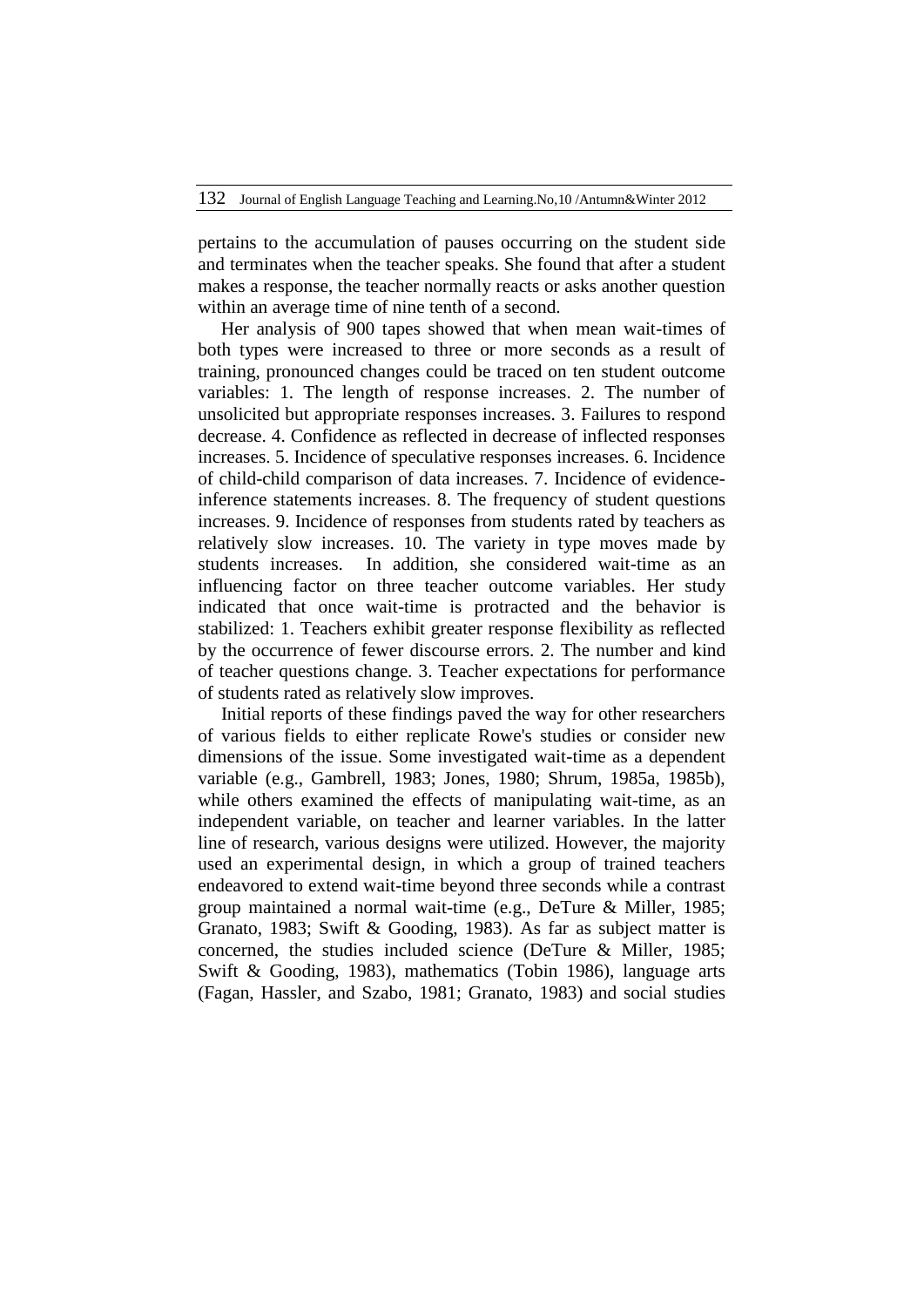(Honea, 1982), and in terms of grade level, they ranged from kindergarten (Granato, 1983) to high school (Honea, 1982).

 As to the concern of the current research, those studies that investigated the effects of wait-time extension on teacher variable reported less teacher talk (Swift and Gooding, 1983; Tobin, 1986), fewer repeated verbal patterns (DeTure & Miller, 1985), asking fewer questions (Fagan et al., 1981; Honea, 1982; Rice, 1977; Tobin, 1986), fewer chain questions (Swift & Gooding, 1983), more higher cognitive level questions (Fagan et al., 1981; Rice, 1977; Tobin, 1986), fewer low level questions (DeTure & Miller, 1985; Swift & Gooding, 1983), more probing questions (Anshutz, 1975; Tobin, 1986), fewer low level reactions (Deture & Miller, 1985; Tobin, 1986), and greater teacher anxiety (Honea, 1982).

 The aforementioned studies were situated in a cognitive paradigm viewing learning as a process of decoding and encoding in which a learner receives input from the environment, processes the input inside his or her brain, and produces output. Accordingly, the rationale behind wait-time implementation was for the teacher to get the chance to enrich the quality of input in "repair-driven negotiations" (van Lier & Matsuo, 2000, p. 267) and for the learner to have the time to get the most out of the input and produce better output. However, we have expanded our view of interaction beyond repair-driven negotiations because our study has been done within the framework of the sociocultural theory (SCT) in which learning is conceptualized as participation in classroom interaction (Donato, 2000). In other words, what maximizes learning in this framework is not the amount of comprehensible input but "the opportunities for meaningful action that the situation affords" (van Lier, 2000a, p. 252). In this respect, we have considered wait-time on the grounds that it might affect the quality and quantity of participation in classroom interaction. Since previous studies adopted discourse analysis approaches, their view of classroom interaction was not only limited in scope in a sense that they attended merely to turns but also motivated in its orientation in a way that they allowed researchers to impose their presuppositions in the spirits of the studies. However, we have utilized in this study the methodological power of conversation analysis (CA) for two reasons. On the one hand, it addresses the partial view inherent in the previous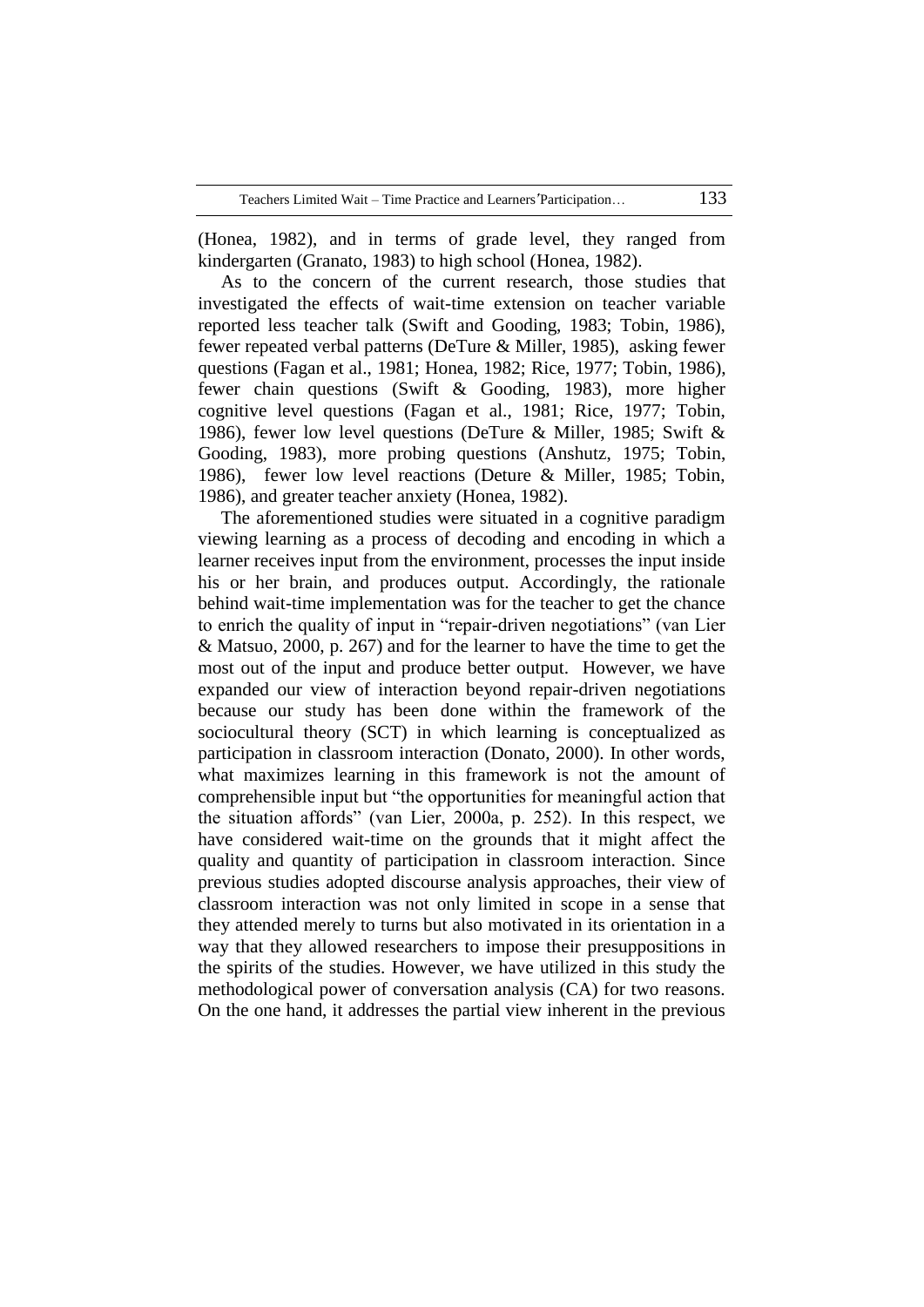studies; that is, it details teachers' wait-time implementation in the sequential organization of talk-in-interaction which also encapsulates turns as one of its constituents. On the other hand, it has an 'unmotivated looking' (Psathas, 1995, p. 45) that prevents the researchers from 'preformulated theorizing'. Therefore, conversation analytic researchers have to discover and study phenomena in naturally occurring classroom interaction in order for their findings to be deeply grounded in the data.

# **METHODOLOGY**

 The tenets of conversation analysis (CA) inform the methodology of this study. Since CA is by definition "the study of recorded, naturally occurring talk-in-interaction" (Hutchby & Wooffitt, 1998, p. 14), the general aspects of its design should contain: (a) getting or making recordings of natural interaction; (b) transcribing the recorded data; (c) analyzing selected episodes; and (d) reporting the research (ten Have, 1999).

 Accordingly, the data for this article were taken from a larger corpus of 10 two-hour adult EFL classes that we had video-taped at a language institution in the fall and winter of 2010. These 10 classes were taught by ten different teachers and ranged in level from lowerintermediate through intermediate to upper-intermediate. Concerning gender, six of the teachers were male and four of them were female. The youngest teacher was 23 years old while the oldest was 40. All teachers, except one who studied accounting, had either a BA or an MA in one of the three disciplines involving English, i.e., literature, translation and teaching. Finally, when we were conducting the study, the most experienced teacher was within the profession for 18 years whereas the least experienced one was teaching just for two years. The classes ranged in size from 4 to 14 learners. And they met twice a week mostly in the afternoons. To observe research ethics, we obtained informed consent from all participants of the study a week before entering the classes for collecting data. For collecting natural interaction, we assumed the role of non-participant observers in the classes, i.e. we did not make any attempts to alter the situations being observed, nor did we ask for any additional activities that were not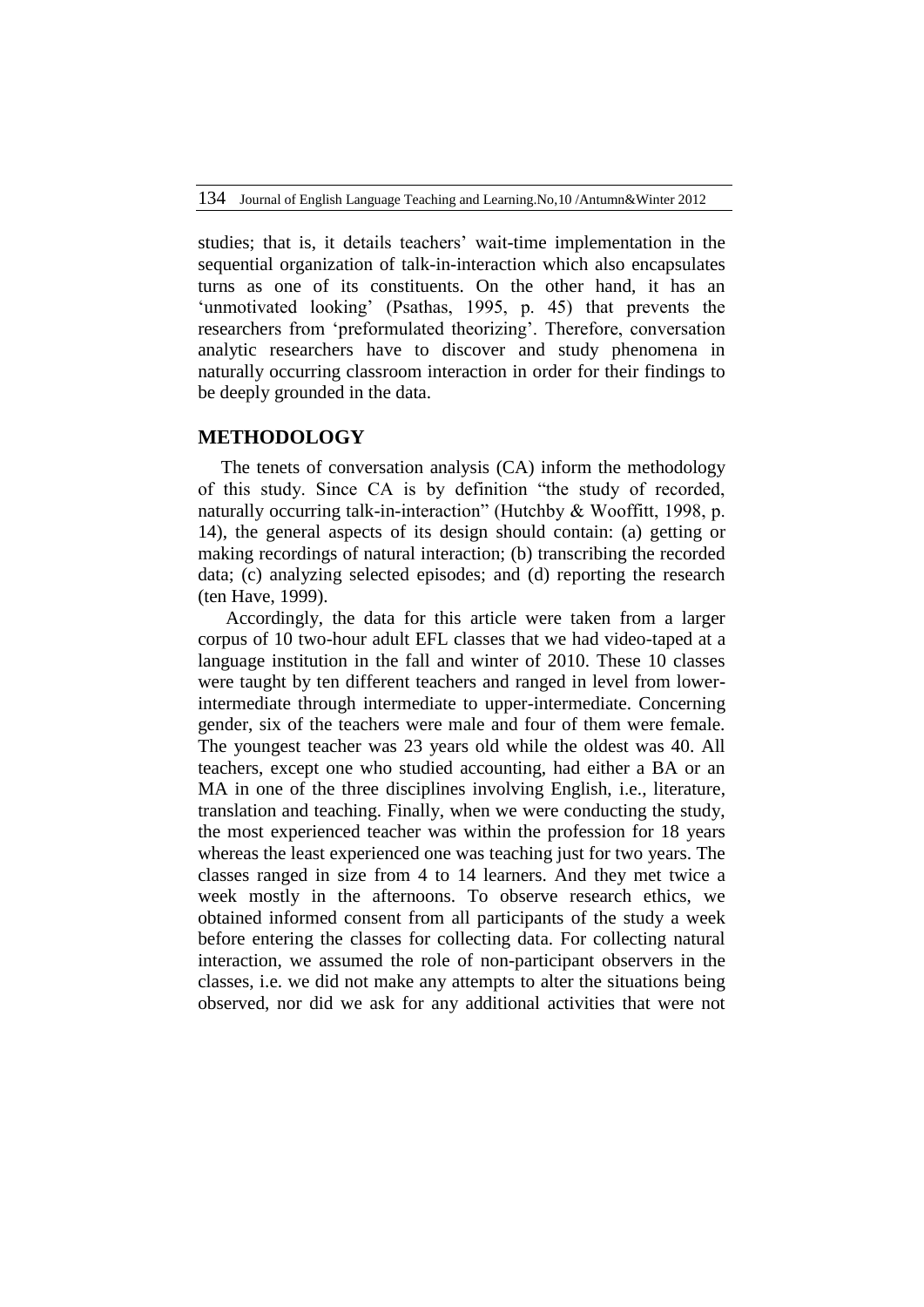part of the regular lesson. Nevertheless, we collected the data ourselves through placing a camera on a tripod in the back corner of the classes and standing behind it throughout the whole recordings. We did our best to capture a fuller view of classroom events; although the learners were seated in a semicircle and the classroom size was small, it was impossible to have all events, which were going on in classes, on the camera. However, adding to the number of cameras could, to a large extent, address the problem, but as Mori and Zuengler (2008, p. 23) pointed out, "the more elaborate recording equipment becomes, the more likely it is for the participants to be influenced by its very existence" (cf., Waring, 2009, p. 799). Therefore, in order to mitigate the validity-threatening influence of video-recording, we used just one camera at a fixed place as unobtrusively as possible out of the teachers and the learners' immediate lines of sight.

 To meet the second requirement of the conversation analytic design, we transcribed the collected data line-by-line in their entirety using the system developed by Jefferson (1983) with some modifications (see Appendix). Although transcribing the whole data was a laborious task, it had its own advantages. During the process of transcription, we came to notice some aspects of interaction in the data that constituted important parts in later analyses. In the resulting transcripts, various features, including beginnings and endings of turns, the duration of pauses, latching turns, overlapping, intonation, gestures and the like, were documented to make the transcripts as comprehensive and accurate as possible. However, there were some instances where the nonverbal behavior of certain participants became relevant but inaccessible because they had not been caught on our camera.

 Since CA views any classroom interaction as consisting of a dynamic and complex series of interrelated contexts whose pedagogical goals and features of language use may change at any moment in a lesson, different researchers of the field have attempted to propose frameworks for identifying and introducing various 'microcontexts' of classroom interaction (Kumaravadivelu, 1999; Seedhouse, 2004; Van Lier, 1988; Walsh, 2006). This study selected episodes happening within 'meaning and fluency micro-context' of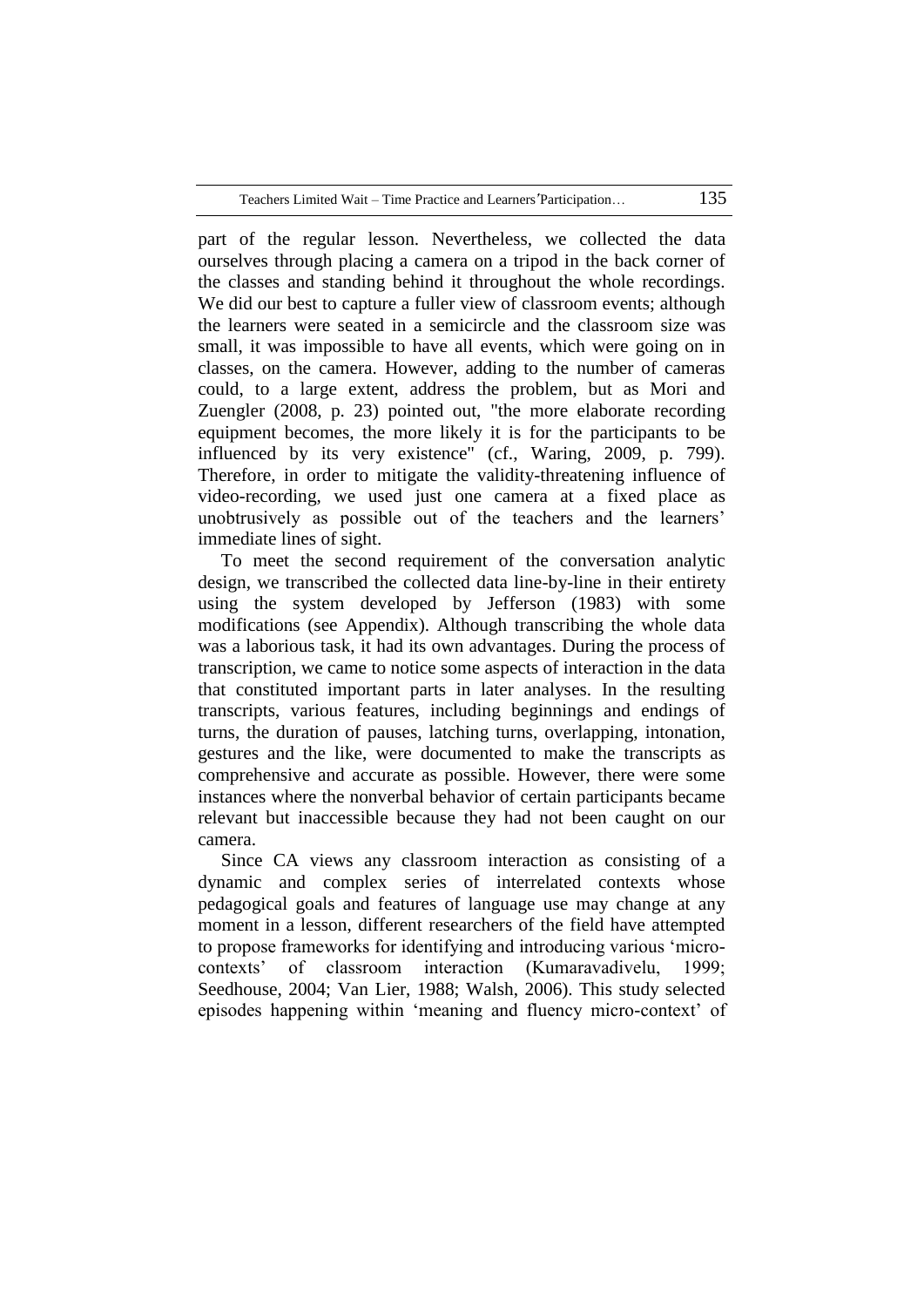136 Journal of English Language Teaching and Learning.No,10 /Antumn&Winter 2012

Seedhouse's (2004). In this micro-context, the teacher's aim is to maximize interaction within the classroom and maximize the learning potential of the classroom context. The main focus is on fluency rather than accuracy and participants are encouraged to express themselves clearly. Turn-taking and topic management are less tightly structured; there is more freedom for learners to self-select and, in general, learners have more interactional space.

 Having selected the episodes, we proceeded to analyze them while bearing in our minds one of the major analytical principles of CA; that is, what warrants the validity of analysis is not the frequency of instances, but adequate descriptions of how a certain feature works in a system (Waring, 2008). Finally, the very existence of this paper confirms the last facet of the conversation analytic design, i.e., reporting the research (ten Have, 1999).

# **ANALYSIS**

Meticulous and recurring inspections of the data revealed that the majority of the teacher participants of the study consistently provided their learners with limited wait-time whose implementation and affordance led to the emergence of an obstructive interactional pattern in their classroom interactions. Limited wait-time inappropriately structured in the unfolding discourse those interactive practices whose immediate function is to reduce learners' interactional space and thus obstruct their participation opportunities. The following extracts are taken from the data to illustrate the obstructive interactional pattern and the interactive practices (self-elaboration, self-answering, extended-teacher turns, teacher interruptions, turn completion, teacher echo, closed-ended questions, and explicit positive assessment) triggered by the teachers' limited wait-time practice.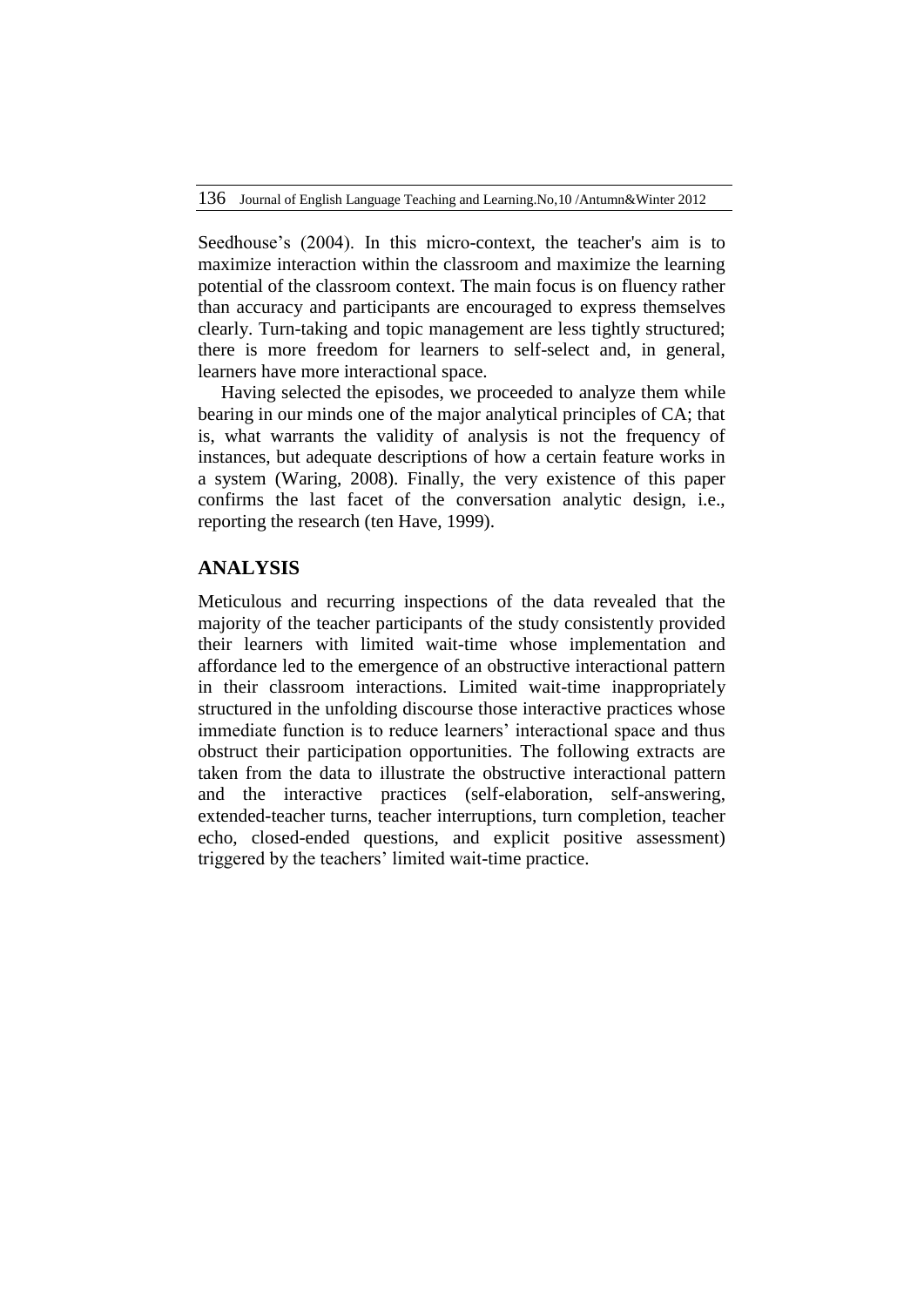# EXTRACT 1 Self-elaboration & Self-answering

| 69                | T:     | $\downarrow$ yes, that's right. $\downarrow$ Ok, Sobhan, did you watch |
|-------------------|--------|------------------------------------------------------------------------|
| the video?        |        |                                                                        |
| 70                | $L3$ : | $= yes =$                                                              |
| 71                | T:     | what was it about?                                                     |
| 72                |        | (1.5)                                                                  |
| 73                | $L3$ : | $class$ reunion=                                                       |
| 74                | T:     | °yes, very good. class reunion. So did you like                        |
| $it?$ >Do we have |        |                                                                        |
| 75                |        | such customs in Iran?                                                  |
| 76                |        | (3.0)                                                                  |
| 77                | $L5$ : | it's not a Custom I think. U:m in $\uparrow$ Iran =                    |
| 78                | T:     | $= yes, it's not a custom because just few people$                     |
| $(.)$ I mean      |        |                                                                        |
| 79                |        | students do that. in fact, they imitate that from                      |
| western           |        |                                                                        |
| 80                |        | countries. Not all students gather together after                      |
| ten years, after  |        |                                                                        |
| 81                |        | five years, after university or high school in                         |
|                   |        | Iran. But in western                                                   |
| 82                |        | countries, it is a custom. $\uparrow$ yes=                             |
| 83                | $L5$ : | $=$ $\downarrow$ <i>yes</i> $=$                                        |
| 84                | T:     | $=$ so everybody (0.5) > have you ever done it                         |
| yourself? <       |        |                                                                        |
| 85                |        | (1.0)                                                                  |
| 86                | $L3$ : | $me=$                                                                  |
| 87                | T:     | $= how? (0.5) after ten years?$ > What                                 |
| $happened? \leq$  |        |                                                                        |
| 88                | L3     | $= no$ , after four years $my =$                                       |
| 89                | T:     | =I did it after ten years. You know, my middle                         |
| school            |        |                                                                        |
| 90                |        | rahnamai ((middle school)) classmates and I                            |
| promised to meet  |        |                                                                        |
| 91                |        | each after five years. At that time we were just                       |
| fourteen years    |        |                                                                        |
| 92                |        | old. But when we met each other after ten years,                       |
| we had $(.)$      |        |                                                                        |
| 93                |        | \$ mustache and beard\$.                                               |
| 94                | LL:    | ((laughter))                                                           |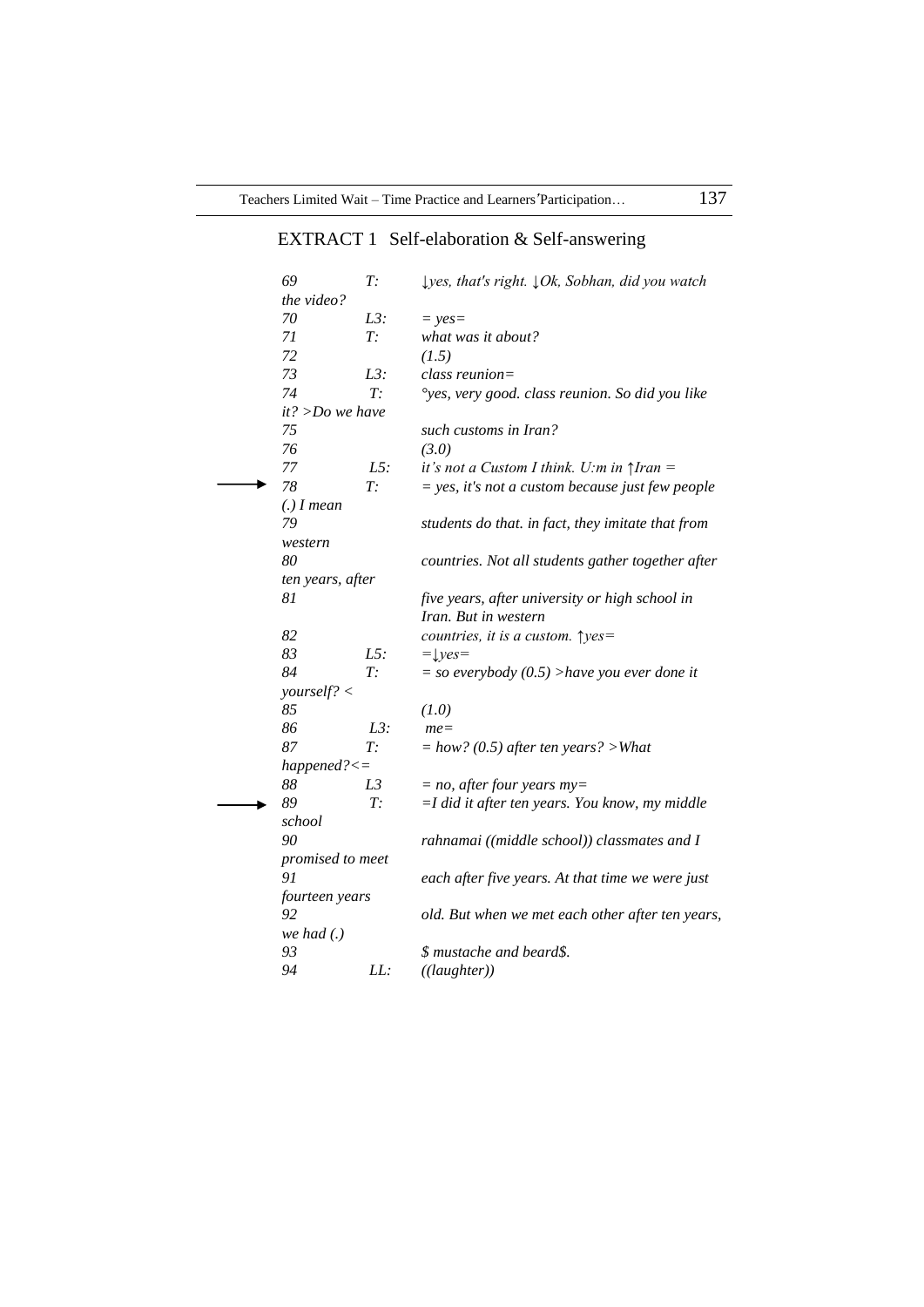To introduce and 'locate' a new activity, this teacher first uses the transitional marker "ok" in line 69 with a falling intonation "↓" announcing the ending of a lesson stage (as a sequence-closing-third; Schegloff, 2007) and the beginning of a new one (i.e., prefacing upcoming talk; Beach, 1993). Since the learners were already assigned to watch the video and do the exercises in their Video Textbook at home, the teacher nominates L3 and launches into checking whether L3 has watched the video or not. In line 73, L3 tells the class the title of the chapter "class reunion" which is confirmed by the teacher's "very good" and a follow-up question "did you like it?" in line 74. This question opens the gate to the meaning and fluency microcontext, so the teacher's aim becomes involving L3 more in interaction. Without waiting for L3 to express his feeling about the video, the teacher poses a referential question with increased speed, " >Do we have such customs in Iran?<" in the same turn (line 74). Here, the teacher affords L3 wait-time of three seconds; post-solicitation wait-time implementation in line 76 gives the space to L5 to take the floor and have initiation in line 77. L5 asserts her opinion "it's not a custom I think" and is about to expand her contribution, as indicated by the rising intonation before her last word in line 77, that the teacher overlooks L5's attempt to elaborate on her response, interrupts her and latches  $(=)$  onto a new turn (line 78) in which he orients to L5's contribution and starts to elaborate it himself. Strangely enough, to demonstrate that he has understood L5's contribution and has correctly self-elaborated it and also to insinuate his rights and power in the classroom (Drew & Heritage, 1992; Jacknick, 2011), the teacher ends turn with "↑yes" in line 82. L5 confirms the teacher's 'right' to selfelaborate by uttering "↓yes" with a falling intonation in line 83. Again, the teacher directs another referential question "have you ever done it yourself?" to the whole class in line 84. L3 takes the turn in line 86, orients to the teacher's question and starts responding (in line 88) to the teacher's "what happened?", that the teacher immediately interrupts L3 and answers his own formulated question by recounting his experience of class reunion in an extended turn (line 89) although there is an unfinished TCU (turn constructional unit) in line 88 since there is no period to indicate falling intonation and the transitionrelevant point (TRP).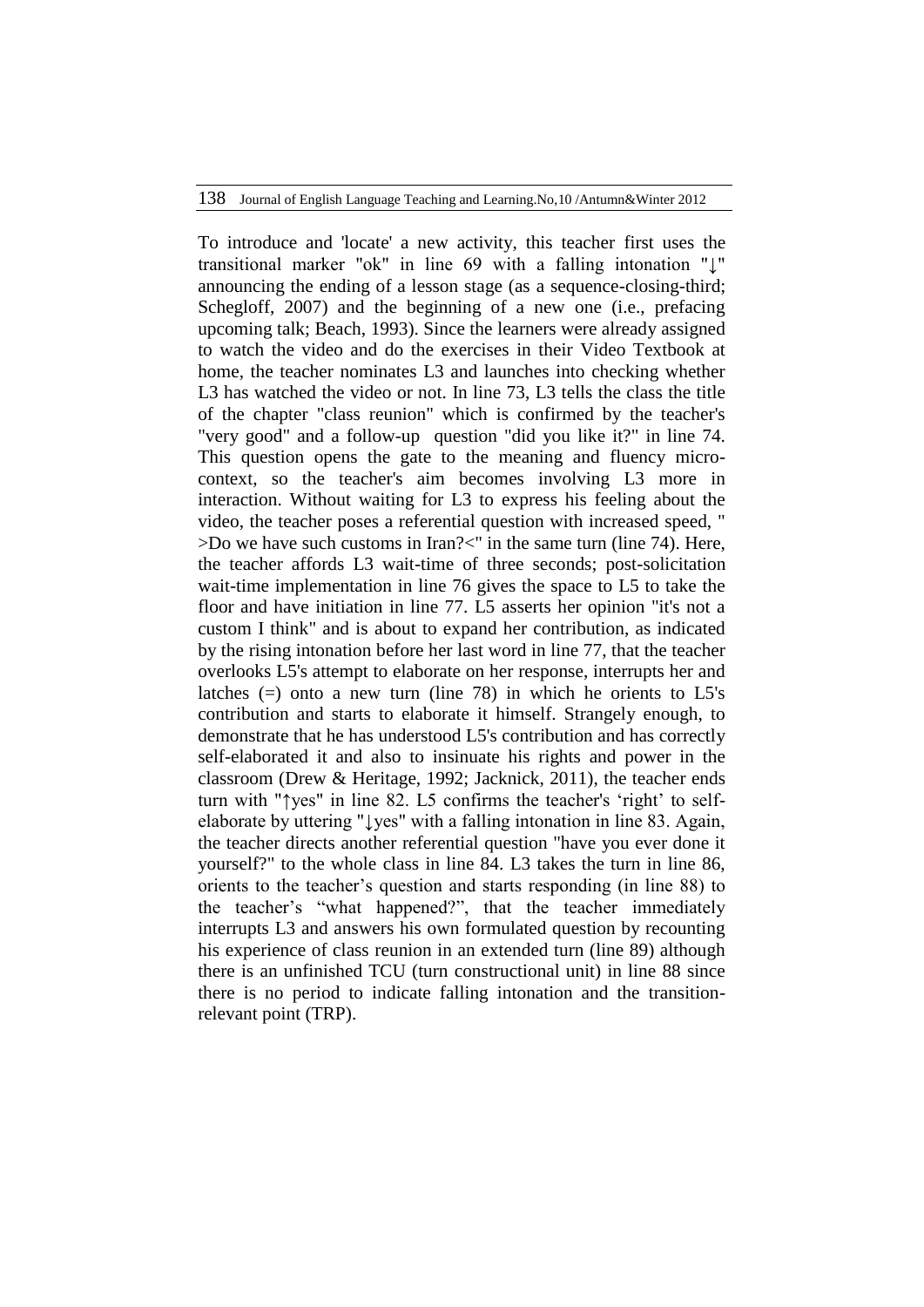Although the teacher attempted to scaffold a favorable climate for learners to participate in classroom discourse by asking referential questions (lines 74, 75, 84, and 87), he could not sustain and increase their participation opportunities since he did not afford learners enough wait-time to fully contribute and expand their contributions. Xie (2008) reported Zhao's (1998) study which found a considerable number of teachers' self-answers. Zhao maintained that "although saving time, teachers' self-answers led to students' overdependence on teachers" (cf. Xie, 2008, p. 28). Moreover, Hu (2004) found in his study of university-level English classrooms in China that teachers self-answered up to 38.9% of the total questions being asked. In this respect, for teachers to maximize their learners' participation opportunities, they should impede the structuring of self-answering and self-elaboration. One way to do so can be extended wait-time implementation probably with other meaning-making resources.

| 38                  | T:     | $=$ $\downarrow$ Ok, when you go to a hotel for reserving a |
|---------------------|--------|-------------------------------------------------------------|
| room,               |        |                                                             |
| 39                  |        | what should you do or what do you do for                    |
| reserving a room?   |        |                                                             |
| 40                  | $L2$ : | $=$ before going? $=$                                       |
| 41                  | T:     | $=$ $\uparrow$ aha $=$                                      |
| 42                  | $L2$ : | $=$ [before going we telephone (.) and $=$                  |
| 43                  | T:     | $=\downarrow$ yes, before going on a trip, you call to that |
| special hotel in    |        |                                                             |
| 44                  |        | that place and then reserve. Sometimes you                  |
| should pay some     |        |                                                             |
| 45                  |        | money in advance. In advance means before                   |
| going there, but to |        |                                                             |
| 46                  |        | most of the people $(1.0)$ will pay after $(.)$ they        |
| want to leave       |        |                                                             |
| 47                  |        | that room. They want to leave that place. $(1.0)$           |
| $>$ The whole part  |        |                                                             |
| 48                  |        | of the money will be paid after that, but in                |
| advance means pay   |        |                                                             |
| 49                  |        | the whole money before you go and stay there.               |
| 50                  | Ll     | : $pay\ deposit =$                                          |

EXTRACT 2 Extended teacher turn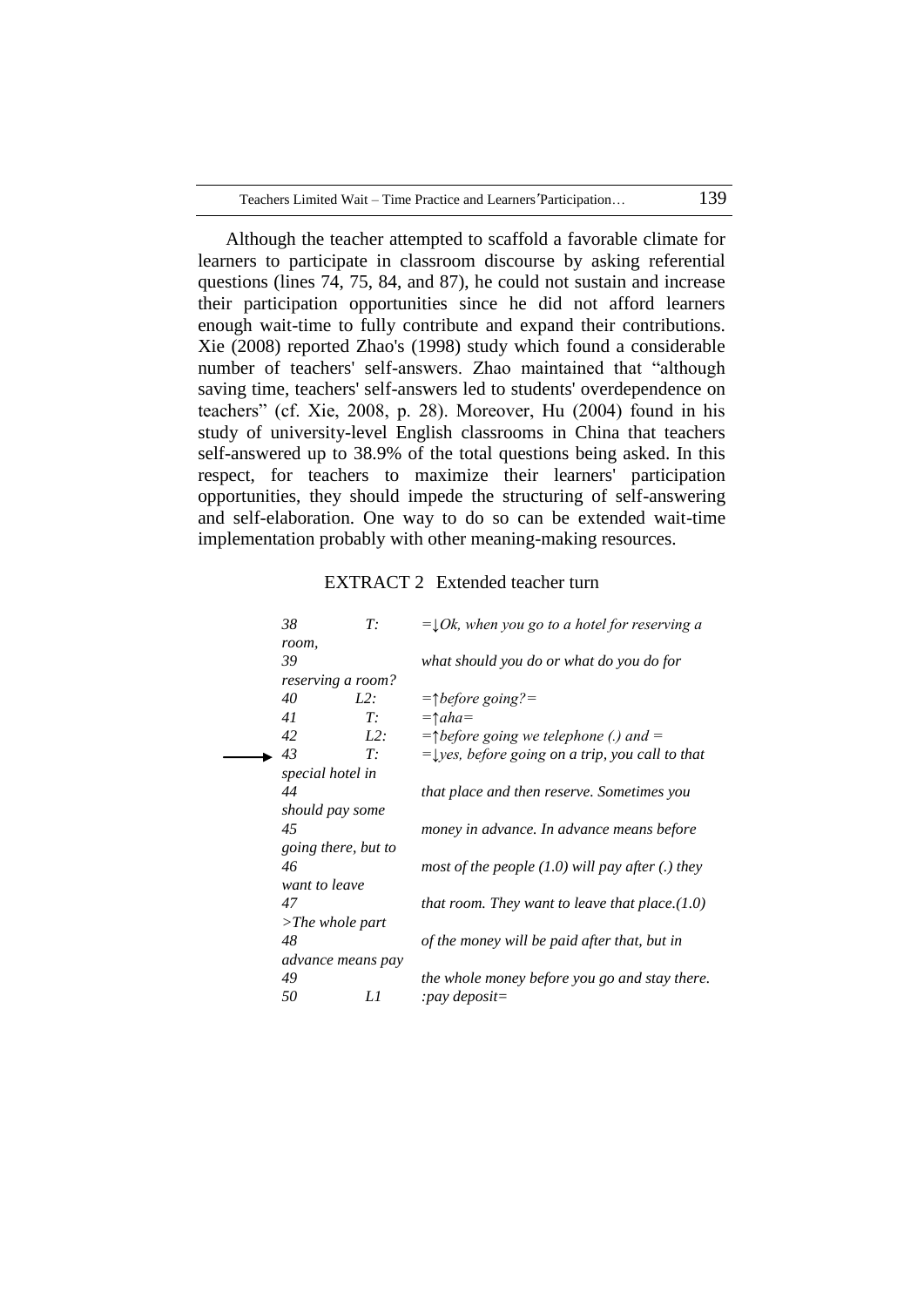| 51                         | T:  | $=$ yes, "pay deposit". Bravo. Ok, after going                 |
|----------------------------|-----|----------------------------------------------------------------|
| there $(0.5)$ what $(.)$ , |     |                                                                |
| 52                         |     | I don't know, do they ask you to give                          |
| them? $=$                  |     |                                                                |
| 53                         | LI: | =we give passport (.) $u$ :m ID $\uparrow$ card=               |
| 54                         | T:  | $=$ $\downarrow$ yes, show some identification" like passport, |
| like ID card in            |     |                                                                |
| 55                         |     | which you have your personal information (.)                   |
| first name, family         |     |                                                                |
| 56                         |     | name, the city, I don't know, sometimes special                |
| number or                  |     |                                                                |
| 57                         |     | something like that like. But in Iran, what do we              |
| show if we                 |     |                                                                |
| 58                         |     | want to reserve a hotel?(.) We show our driving                |
| license. Driving           |     |                                                                |
| 59                         |     | license is very useful in Iran. It's not just for              |
| driving. Before we         |     |                                                                |
| 60                         |     | have ID cards in Iran, we used driving license                 |
| instead of ID              |     |                                                                |
| 61                         |     | $cards. =$                                                     |

 The class is discussing the general topic of going on a trip in which this teacher draws learners' attention to making hotel reservations. He asks the whole class an open question in lines 38 and 39. In line 40, L2 immediately takes the floor to seek clarification, i.e., asking the teacher to clarify what he has said. The teacher uses the short token "*aha*" together with a rising intonation in line 41 not only to announce his acceptance of the second pair part provided by L2, but also to cede him the turn to further contribute. L2 orients to the teacher's question in line 42 and starts formulating a response that the teacher interrupts him. The teacher could have taken the turn without interrupting L2 before L2 uttered the continuer "*and*" in line 42. Before "*and*", there is a point the TCU comes to a possible completion, so speaker transition becomes relevant (Sacks et al., 1974). However, since L2 utters "*and*", the teacher should have waited; thereby, the teacher's question could have projected further learner talk. When the teacher interrupts L2 mid-flow ending in an extended teacher talk in turn 42, the interactional features of his talk in general and his turn-takings in particular diverge from the moment-by-moment pedagogic objectives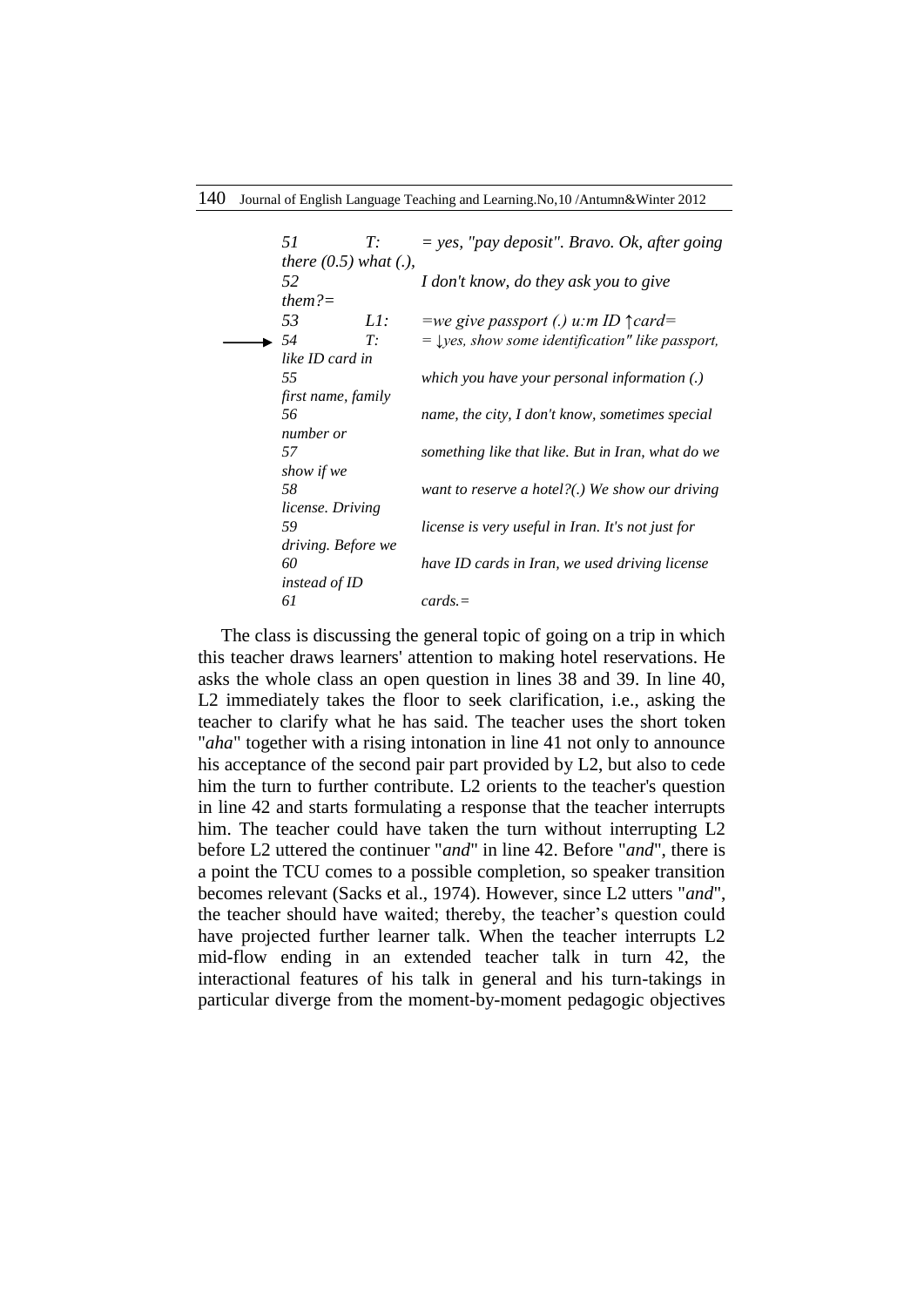Teachers Limited Wait – Time Practice and Learners'Participation… 141

and the overall plan, i.e., increasing learners' participation opportunities (Walsh, 2002). The quality of L1's contribution in line 50 indicates that if the teacher, instead of feeding the lines to the learners and sidelining them into the platitudinous role of recipients, had afforded enough interactional space to the learners, they could have increased the quantity of their talk as well. In lines 51 and 52, the teacher shapes a new site for the learners to participate by orienting to the question he has posed at the beginning of this episode. Again, the teacher repeats the 'mode-diverging' practice of interrupting the learners (line 55) due to not waiting for L1 to complete her contribution. The teacher's lecture presentation leaves no interactional space for the learners, nor does it let them acquire agency, drive their own learning, and create such space for themselves (Jacknick, 2011). As to the sequential organization of discourse in the above-extract, learners' limited contributions in comparison with extended teacher turns demonstrate that the teacher cannot reach the pedagogic goal of interaction. Learners are willing to participate in classroom discourse, but the teacher is just concerned with filling in the gaps through latching onto learners' contributions and smoothing over the discourse to advance the discussion. When the teacher does not let the learners to take a communicative action, the teacher becomes the sole player of the game since the learners do not have the space to play a role.

 Extract 2 depicted the quantity of talk delivered by the participants in classroom interaction. The teacher's pedagogic goal was to involve learners as shown in his use of referential questions (lines 38, 39, 51, and 52). Thereby, the teacher initiated quality interaction but could not sustain and promote it. In other words, although the teacher invited the learners to take the floor and have active participation through their contributions to the discourse, he did not give them the space to do so (lines 43 and 54). The teacher could have talked less, ceded the turns to the learners and constructed, in collaboration with the learners, a rich environment, if he had given them enough wait-time. Literature on wait-time indicates that teachers can control the quantity of their talk through implementing extended wait-time (Swift & Gooding, 1983; Tobin, 1986).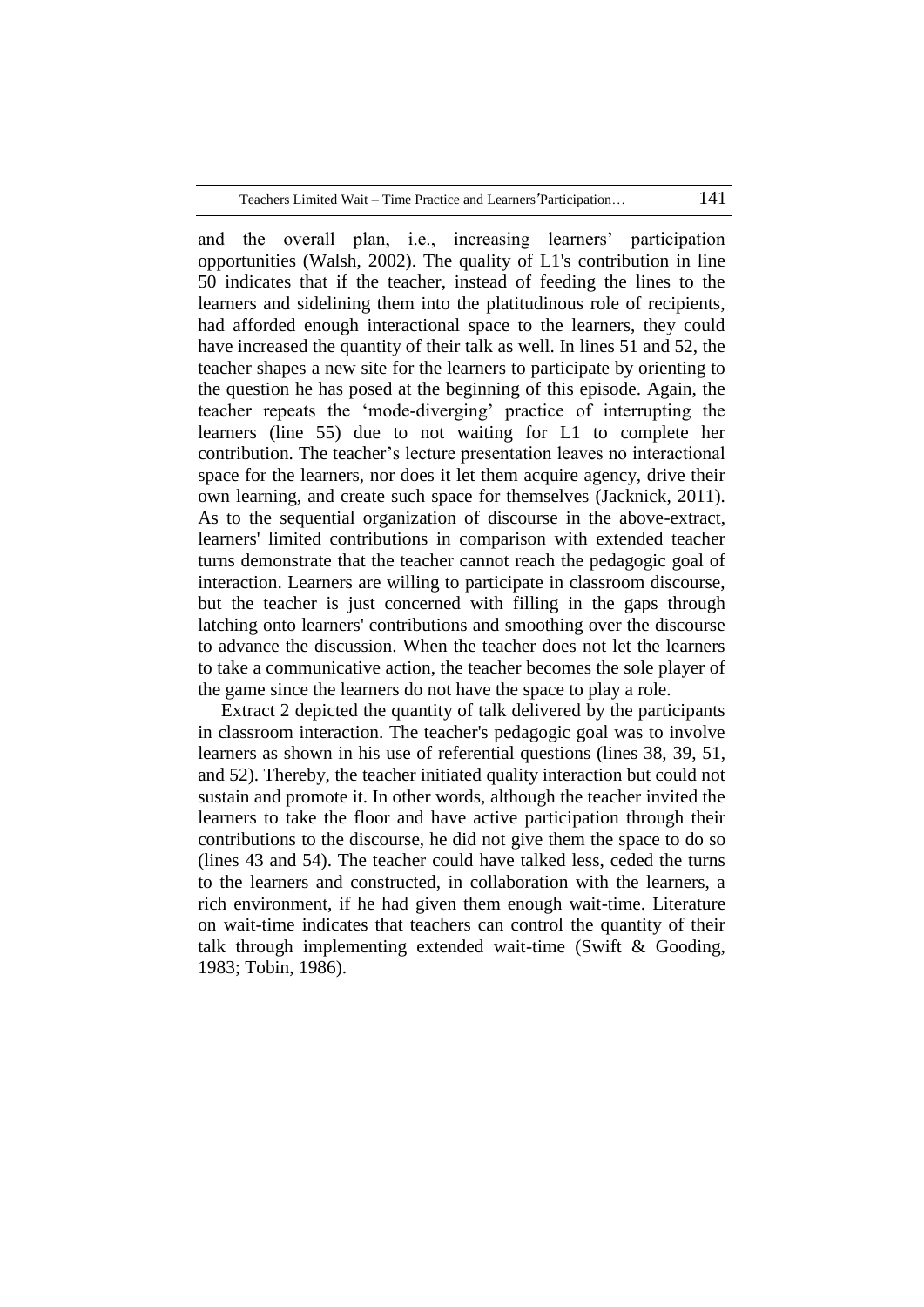| 123<br>T:             | $\downarrow$ yeah. I think a little good, $\uparrow$ yes. >Do you like to eat<br>your food |
|-----------------------|--------------------------------------------------------------------------------------------|
| 124                   | with your hands? $\lt$ =                                                                   |
| 125<br>$L2$ :         | $= \lfloor \text{yes} \rfloor$                                                             |
| 126<br>$L3$ :         | $= NO ( (laughter))$                                                                       |
| 127<br>T:             | $^{\circ}$ sometimes $^{\circ}$ =                                                          |
| 128<br>LI:            | $=$ some foods, $\lfloor \text{ves.} \rfloor$                                              |
| 129<br>T:             | $=$ some foods, $\downarrow$ yes. $\uparrow$ ha $=$                                        |
| 130<br>$A$ :          | $= \lfloor \gamma \rho s \rfloor$                                                          |
| 131                   | (2.0)                                                                                      |
| 132<br>$L2$ :         | it depends u:m for the situation. it's $\uparrow$ good =                                   |
| 133<br>T:             | $=$ if you are alone or with your family, $\lfloor$ yes, but if you                        |
|                       | have a lot of 134                                                                          |
| 134                   | guests it's very bad. $\uparrow$ yes =                                                     |
| 135<br>L <sub>2</sub> | $=\lfloor \gamma \rho s \rfloor$                                                           |
| 136<br>LI:            | $=$ some foods u:m should eat u:m b::y (1.0) with                                          |
|                       | $hand =$                                                                                   |
| 137<br>T:             | $=$ for example fish or rice, $\uparrow$ yes $=$                                           |
| 138<br>L3:            | $=$ $ves =$                                                                                |
|                       |                                                                                            |

#### EXTRACT 3 Turn interruption & Turn completion

 This episode is the continuation of a teacher's interaction with the whole class in a warm-up prior to a reading passage entitled "Eating Manners" where the teacher asks a closed-ended question with a quickened pace in lines 123 and 124. L2 immediately latches onto the teacher's turn by uttering "yes" in line 125, but L3 initiates a new turn to disagree. In the follow-up turn (line 127), the teacher takes a neutral stance by softly uttering "°*sometimes°*" since she neither provides a negative evaluation nor a positive one of the two consecutive contributions. This prompts L1 to suggest an alternative response "*some foods, ↓yes*" in line 128. In the next turn (line129), the teacher echoes L1's contribution so that everyone notices it, and then she adds the discourse marker "↑ha" with a rising intonation to project further talk. L4 responds to the teacher's invitation bid by uttering "↓yes" with a falling intonation to publicize her agreement with the teacher's opinion. Here, nobody seizes the turn and thus wait-time of two second naturally occurs. This wait-time paves the way for L2 to initiate a new turn and develop a subtopic "*situation*" in line 132; in this turn, L2 is about to elaborate on his response that the teacher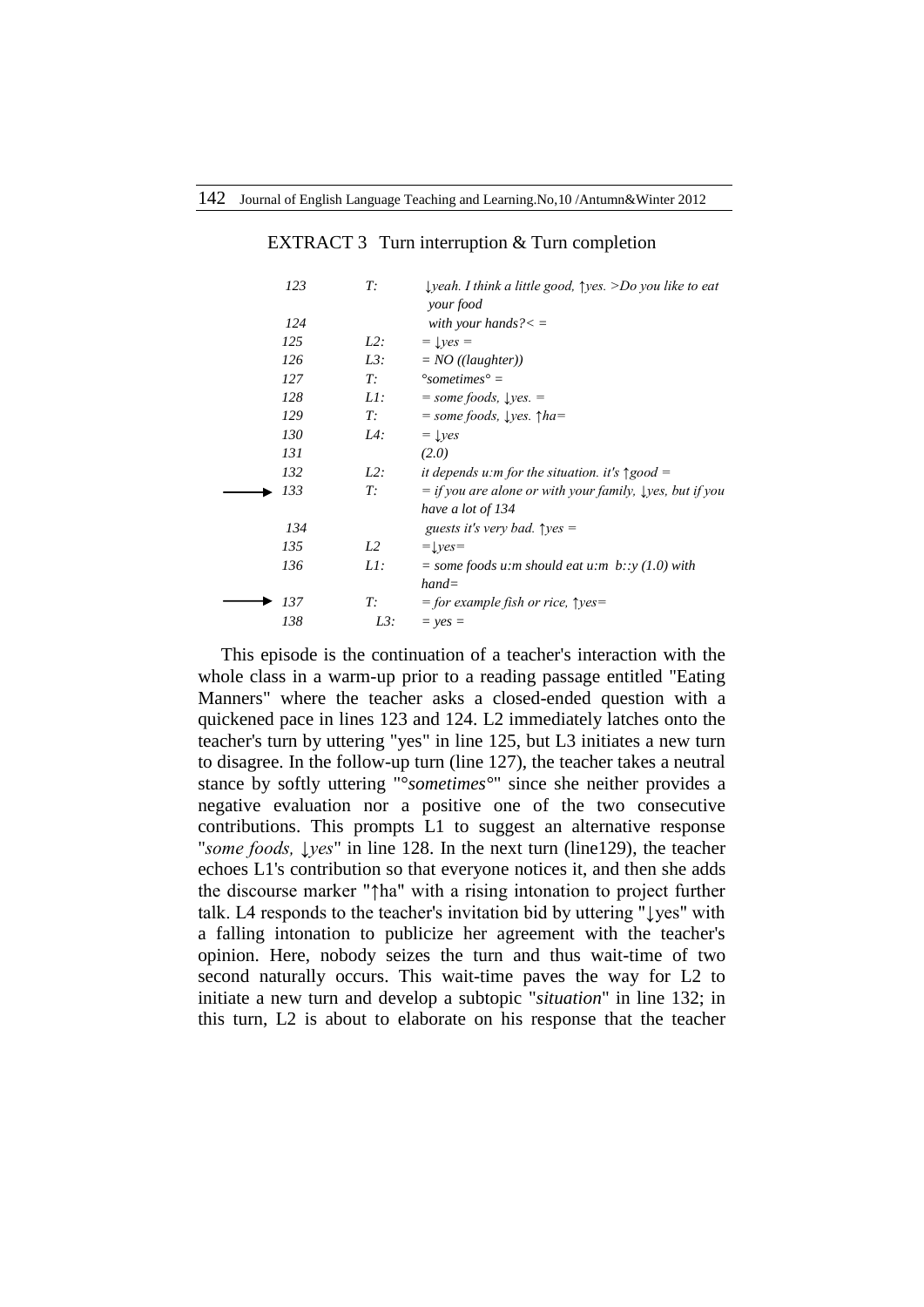interrupts him mid-flow by latching onto his turn. L2's turn is ended with a rising intonation showing that he is not finished, but the teacher wrongly overlooks the discourse rule here; she interrupts L2's turn and tries to complete the learner's turn for him in lines 133 and 134. L2's chance to participate in the discourse ends when he affirms the teacher's turn completion but uttering "↓yes" with a falling intonation in line 135. The teacher repeats her interruptions in subsequent turns (lines 137 and 139). When L1 orients to teacher's question posed at the very beginning of this episode and initiates a turn (line 136) to have her contribution in form of illustration, the teacher interrupts her and completes the turn for her by providing examples in line 137.

 Completing turns is a feature that is commonly found in mundane conversation, where one speaker anticipates what another speaker is about to say and completes his or her turn, but it is perhaps less desirable as a feature of classroom discourse. In the classroom, it limits the frequency and quality of student contributions, and minimizes learning opportunities. According to Musumeci (1996), "teachers speak more, control the topic of conversation, rarely ask clarification requests, and appear to understand absolutely everything the student say, sometimes before they even say it" (p. 314). However, the teacher could have prevented the inappropriate structuring of interrupting and completing turns, if she had waited a bit. Interruptions and completions structured the sequence in a way that failed to invoke any substantive engagement. In short, neither the sequential nor the interactional aspects of interruption and completion were generous in providing the learners with any space to contribute because their major role is to close the sequence, and in some cases the whole topic, as soon as possible (Schegloff, 2007).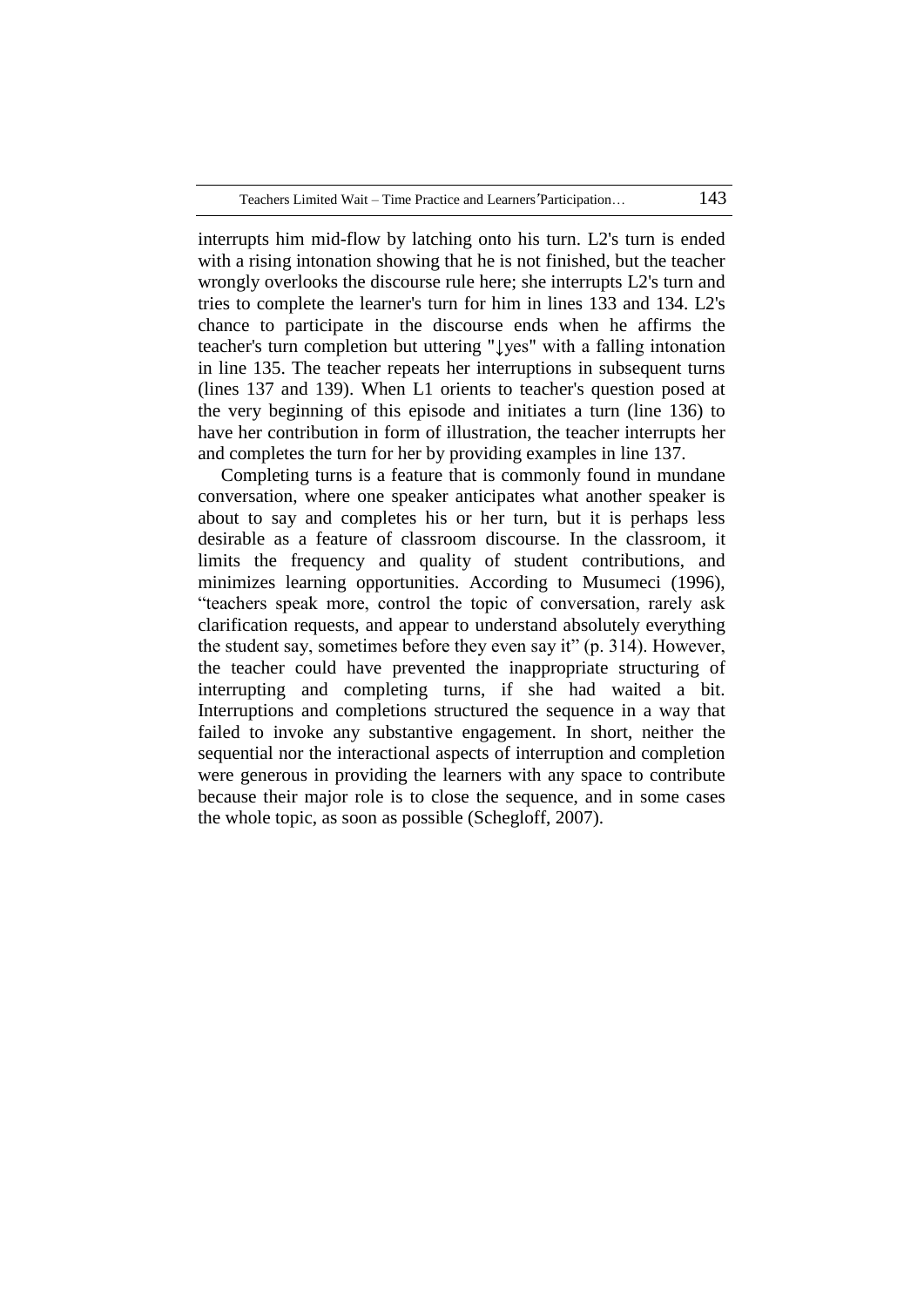### EXTRACT 4 Teacher echo

| 533 | T:     | = $\downarrow$ aha, You USED TO go. (1.0) Alright, $\uparrow$ thank $\downarrow$ you |
|-----|--------|--------------------------------------------------------------------------------------|
|     |        | $>$ and                                                                              |
| 534 |        | Hanane, what are your hobbies? $\lt$ =                                               |
| 535 | $L3$ : | $= \uparrow$ now?=                                                                   |
| 536 | T:     | $=$ now or in the past $=$                                                           |
| 537 | $L3$ : | $=u$ ::m watch $\uparrow$ television=                                                |
| 538 | T:     | =watch television $((nodding))=$                                                     |
| 539 | L3     | $= read \, book =$                                                                   |
| 540 | T:     | $=$ ((nodding)) read book, $\uparrow$ aha $=$                                        |
| 541 | $L3$ : | $= u$ : <i>m</i> play games=                                                         |
| 542 | T:     | $=$ play $\uparrow$ games $=$                                                        |
| 543 | $L3$ : | $=$ ride the bike=                                                                   |
| 544 | T:     | $=$ ride the bike((nodding)), good. $\uparrow$ and                                   |
| 545 | $L3$ : | $= read \; books =$                                                                  |
| 546 | T:     | $=$ alright, $\uparrow$ thank $\downarrow$ you. You have a lot of hobbies. And       |
|     |        | how about                                                                            |
| 547 |        | you Nasrin (.) your hobbies?=                                                        |

 This short episode is the continuation of a teacher's interaction with individual learners about the "hobbies" they used to have as a child or they have at the moment of interaction. In line 534, the teacher nominates L3 and asks a referential question with quickened speed. L3 seeks clarification in line 535 by uttering "↑now?" with a rising intonation. The teacher immediately clarifies the question he has asked. L3 responds to the teacher's question in line 537, but her phrasal answer" u::m watch television" does not indicate whether it is a past or a present hobby. Regardless of the point, the teacher echoes the response, "watch ↑television" with a rising intonation on the last word. By doing so, the teacher first implicitly suggests that L3's contribution is accepted and, secondly, he asks the learner to give alternative answers by raising his intonation together with nodding. Because the teacher immediately latches onto L3's turns, L3 does not have the space to expand her contributions through narration, description, justification, and the like. Had the teacher implemented wait-time after the learner's responses, he could have taken more appropriate interactive practices and could also have shifted his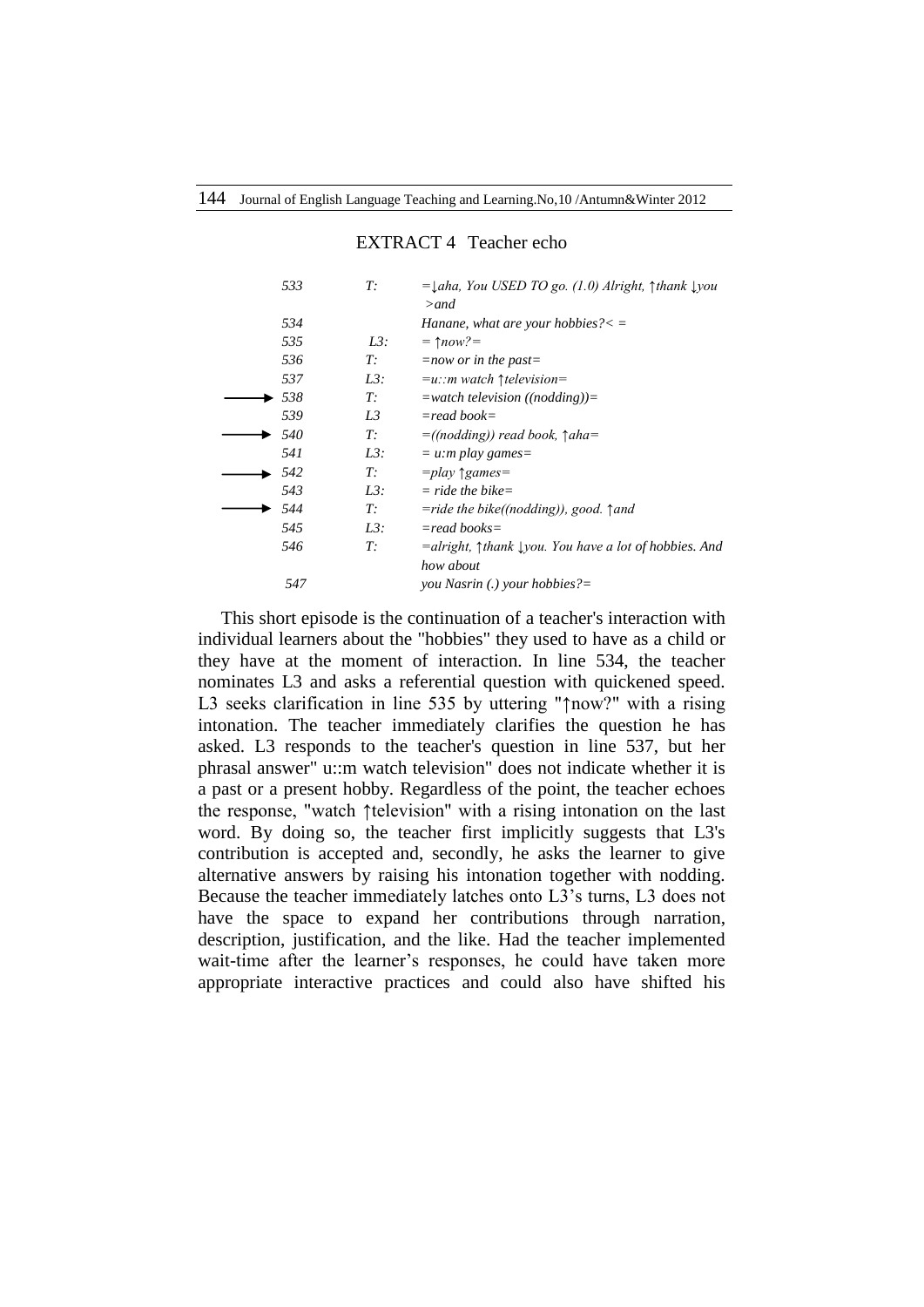concern from collecting as many learner contributions as possible to the quality of the contributions.

 Teacher echo is an implicit positive evaluation of a learner's contribution. Whenever teaches repeat a response, they implicitly mark a learner contribution as being accepted. They do not offer opportunities for expansion. When teacher echo becomes prevalent, the three-part IRF turn-taking structure (teacher initiation, student response, teacher feedback) emerges as the standard teaching exchange (Edwards & Westgate, 1994). According to Wells (1993), "triadic dialogue is neither good nor bad; rather its merits –or demerits- depend on the purposes it is used to serve on particular occasions, and upon the larger goals by which those purposes are informed" (p. 95). In other words, while IRF may be necessary and useful in certain contexts, e.g., for the purpose of amplification, clarification, or error correction when the focus is on form and accuracy, it should not be the predominant discourse pattern in meaning and fluency micro-context since it restricts learner opportunities to exercise initiatives (van Lier, 2000b). Moreover, echo is one of the prime reasons for excessive teacher–student interaction; in Extract 4, only L3 and the teacher are involved; other learners are prevented from entering interaction. Therefore, learning potential would have been increased by a judicious silence on the part of the teacher after L3's contribution. In the literature on wait-time, researchers used the term "mimicry" in place of teacher echo. DeTure & Miller (1985) reported that high mimicry rate reduces the quantity and quality of student responses. However, extended wait-time implementation was found to cut off the rate to a considerable extent.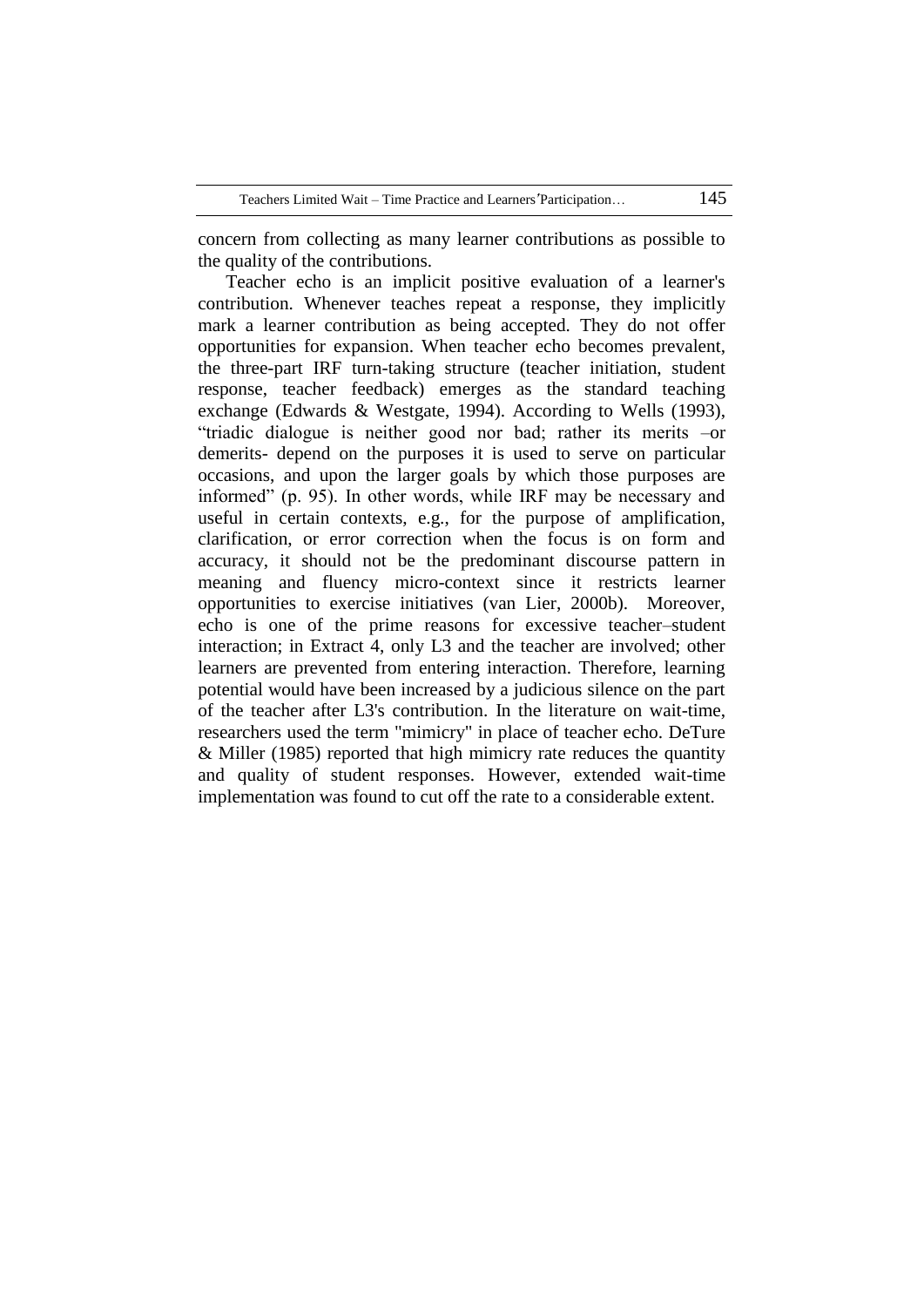## 146 Journal of English Language Teaching and Learning.No,10 /Antumn&Winter 2012

| 254 | T:      | Lok. Everybody, have you ever sent any email to<br>anybody? $(.) I$                 |
|-----|---------|-------------------------------------------------------------------------------------|
| 255 |         | don't know, to your friends, to your teachers, to your                              |
|     |         | classmates, to                                                                      |
| 256 |         | your BOSSES at work?                                                                |
| 257 | LL:     | $= \nu e s =$                                                                       |
| 258 | T:      | $= Ali$ , what about you? >I think you've done it too<br>much because               |
| 259 |         | you are a university student $\lt a$ :nd $u$ ::m when you<br>have for               |
| 260 |         | example some questions, some requests, you just send<br>emails.                     |
| 261 |         | $\uparrow$ yeah =                                                                   |
| 262 | $L13$ : | $=$ $\degree$ yes $\degree$ =                                                       |
| 263 | T:      | $=$ $\lfloor$ ok, who did you send it to? =                                         |
| 264 | $L13$ : | $=$ to a friend $=$                                                                 |
| 265 | T:      | $= \uparrow aha =$                                                                  |
| 266 | $L13$ : | $=$ he is in Germany now $=$                                                        |
| 267 | T:      | $=$ oh, in Germany. What does he do? > Is he a<br>university student?<              |
| 268 | L13:    | $=$ yes $=$                                                                         |
| 269 | T:      | $=$ $\downarrow$ ok, for example, what <u>sort</u> of request did you<br>make? Just |
| 270 |         | explain one of your emails that you already sent to<br>your German                  |
| 271 |         | friend. You know, 'just to help you in this field? Or to<br>send you                |
| 272 |         | something? I don't know, to send you some data,<br>article,                         |
| 273 |         | questionnaire, some (.) CHEMICAL stuff?                                             |
| 274 | $L13$ : | $=$ send me an article $=$                                                          |

EXTRACT 5Closed-ended questions

Before assigning the learners a writing task, writing an email to somebody and making a request, for the following session, this teacher tries to hold a brief discussion to define the task and clarify its purpose. The teacher directs a referential question to the whole class in line 254. She could simply have waited after asking, "*Everybody, have you ever sent any anybody?"*, but she starts to provide learners with choices (lines 255 and 256) making the question less probing.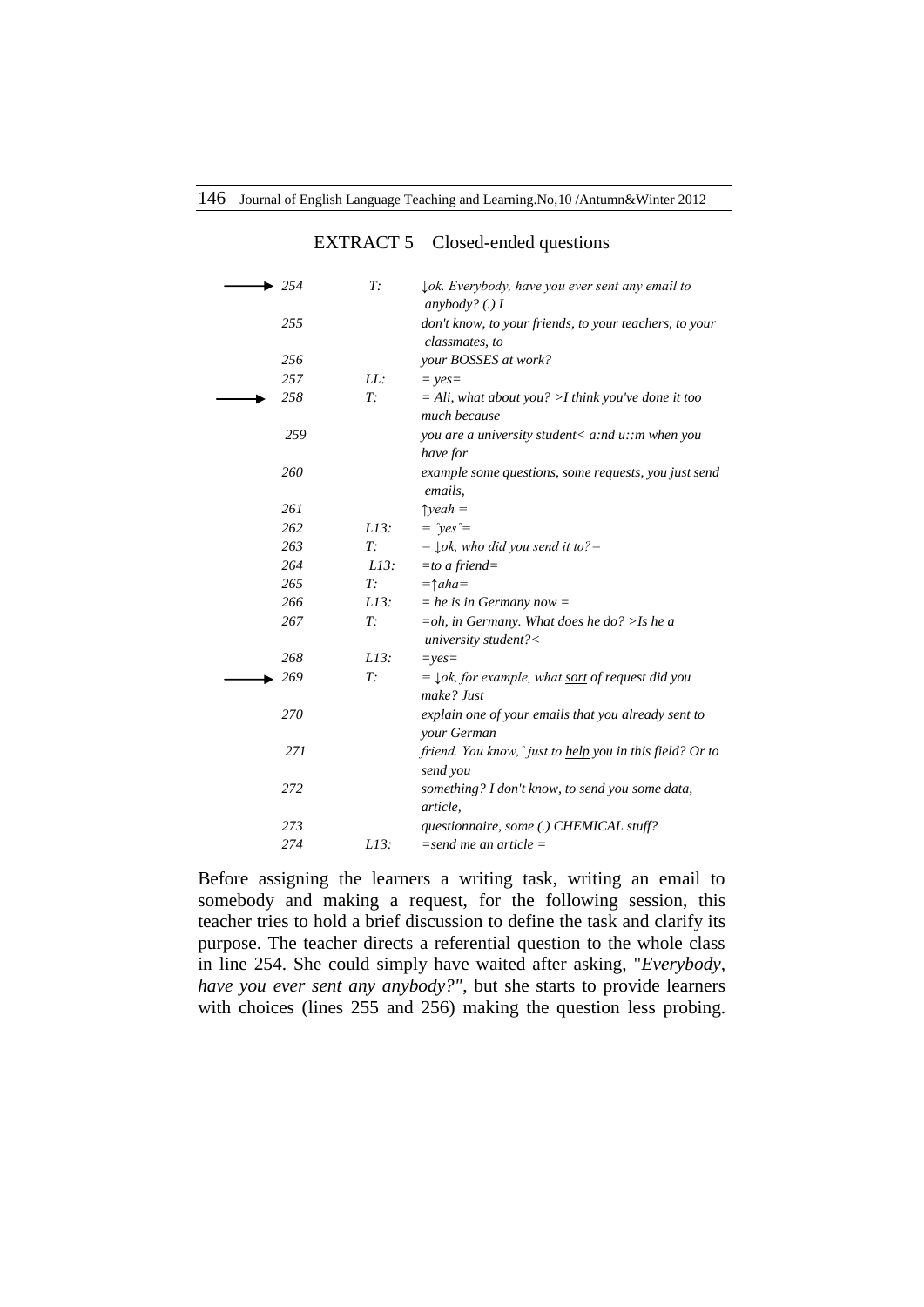The learners orient to this question and produce a choral response by uttering "yes" in line 257. In the following turn (line 258), the teacher nominates L13 and asks an open question; however, instead of waiting for L13 to take the floor, she immediately and quickly extends the turn to give reasons for why she has nominated L13. Knowingly or unknowingly, the teacher is closing the open question she has already asked in line 258, "*Ali, what about you?*". In line 269, the teacher again asks L13 an open question followed by another prompt in line 270. Here, the teacher should have waited and ceded the turn to the learner or let the learner take the floor, but she breaks the question into a series of closed, lower order questions whose function is to put the expected answer in the learner's mouth.

 Extract 5 showed that the rapid pace of interaction led the teacher to unnecessarily paraphrase the questions she asked. She tended to reduce the projection potential, i.e., moving the discourse forward, of the questions by accompanying referential or open-ended questions with closed-ended questions in her paraphrases. As to the literature, one change that has been consistently reported under wait-time implementation is the quality of teacher questioning (Anshutz, 1975; DeTure & Miller, 1985; Fagan et al., 1981; Rice, 1977; Rowe, 1986; Swift & Gooding, 1983; Tobin, 1986). In all these studies, extended wait-time practice led to more probing and cognitive level questions. According to Rowe (1986), "as teachers succeed in increasing their average wait-times to 3 seconds or more, they become more adept at using student responses -possibly because they, too, are benefiting from the opportunity afforded by the increased time to listen to what students say" (p. 45). Rice (1977) and Fagan et al. (1981) confirmed the original finding that increased wait-time results in a cognitively more advanced pattern of teacher questions. Consequently, due to not implementing wait-time, the teacher reduces the probing quality of open questions and thereby reduces opportunities for involvement and restricts learning potential.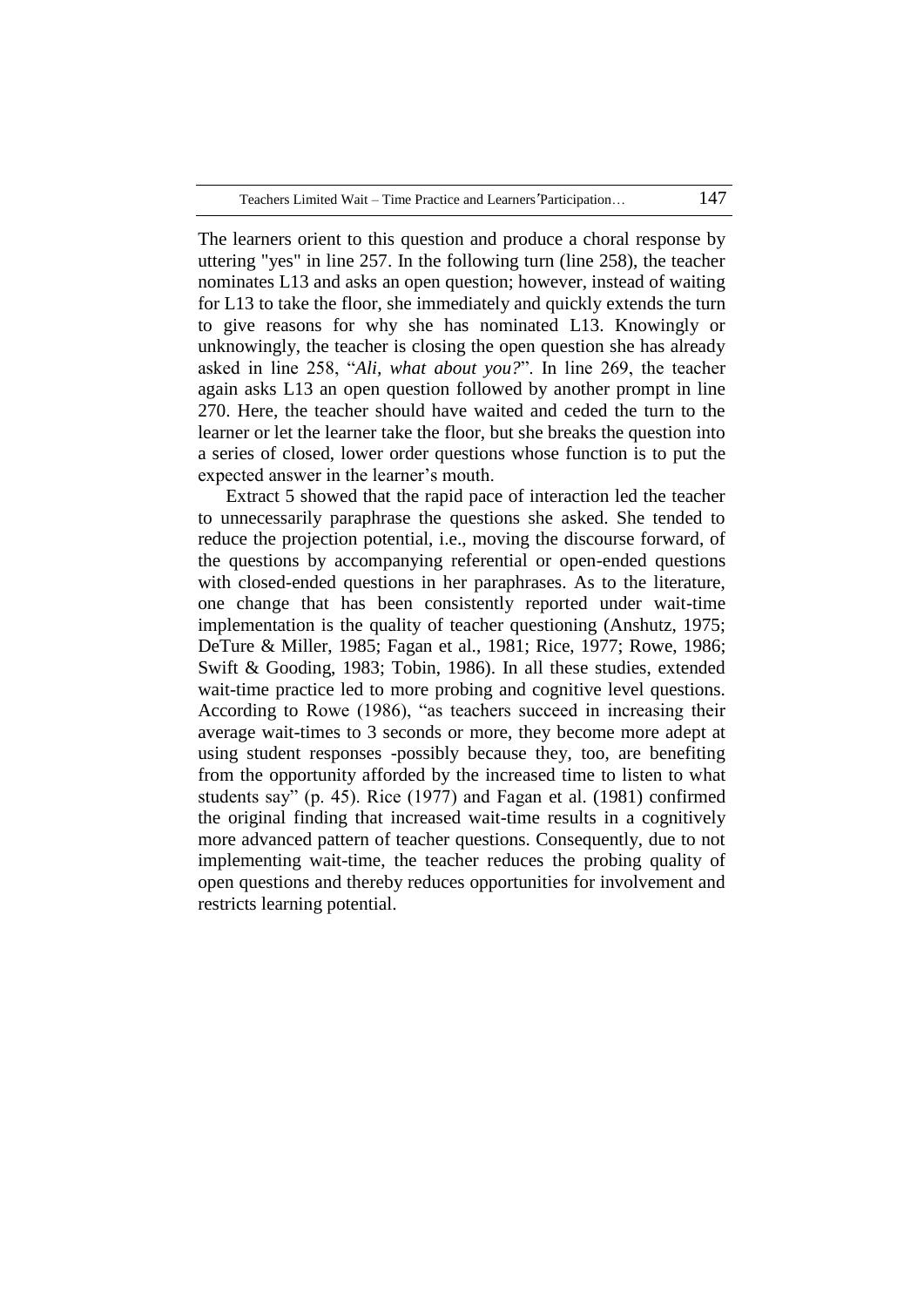| 464  | T:                           | $=$ ok, $\uparrow$ very $\downarrow$ good. (3.0) $\circ$ ok, thank you. $\circ$ Go back (2.0) to |
|------|------------------------------|--------------------------------------------------------------------------------------------------|
| the  |                              |                                                                                                  |
| 465  |                              | next page. $\downarrow$ Ok, any questions about (.) these two                                    |
|      | $pages?(2.5) \downarrow Ok.$ |                                                                                                  |
| 466  |                              | page 83. (2.0) As you see (1.0) here are some advices (1.0)                                      |
| to   |                              |                                                                                                  |
| 467  |                              | improve your health, $\gamma$ yes.(1.5) $\downarrow$ Ok, close your books. \$                    |
|      | Maleke                       |                                                                                                  |
| 468  |                              | don't look at the article \$. $\downarrow$ Ok, > if you want to improve                          |
| your |                              |                                                                                                  |
| 469  |                              | health, if you want to have a very good life without any                                         |
| 470  |                              | disease $\leq$ $\lfloor$ ok (1.0) what do you do? What do you suggest?                           |
|      | Or what                      |                                                                                                  |
| 471  |                              | do you do yourself to have a very good life to improve your                                      |
|      | health?                      |                                                                                                  |
| 472  |                              | What do you do? What do you suggest?<                                                            |
| 473  |                              | (1.0)                                                                                            |
| 474  | LI:                          | $= exercise =$                                                                                   |
| 475  | T:                           | $=\uparrow$ very $\downarrow$ good. Regular $\uparrow$ exercise. $=$                             |
| 476  | LI:                          | $=$ drinking=                                                                                    |
| 477  | T:                           | $=$ $\downarrow$ yeah, excellent. Drinking for example water. Thank you                          |
| 478  |                              | Samane. Maleke (.) what do you suggest? What do you do                                           |
| 479  |                              | yourself to improve your health?                                                                 |
| 480  | L2:                          | $=$ go to the walking every u:m $=$                                                              |
| 481  | T:                           | = $\uparrow$ very $\downarrow$ good, go walking. Take a walk (0.5) every day                     |
|      | maybe.                       |                                                                                                  |
| 482  |                              | $\uparrow$ Good. =                                                                               |
| 483  | $L2$ :                       | $=$ relaxing $=$                                                                                 |
| 484  | T:                           | = very good, relaxing or resting., \very \good. "thank you".                                     |
| 485  |                              | $\downarrow$ Ok, now open your books a::nd Sara (.) you start reading.                           |

## EXTRACT 6 Explicit positive assessment (EPA)

 This teacher tries to involve students in classroom interaction before starting to cover a reading passage in their textbook about "improving one's health". He asks the whole class a referential question (line 468 to 472). After a second, L1 orients to the teacher's question and initiates an answer, "*exercise*", in line 473. L1's response is positively evaluated by the teacher through latching and uttering the positive feedback token *"↑very ↓good*" in line 475. The teacher does not wait for L1 to elaborate on her contribution. The teacher ends her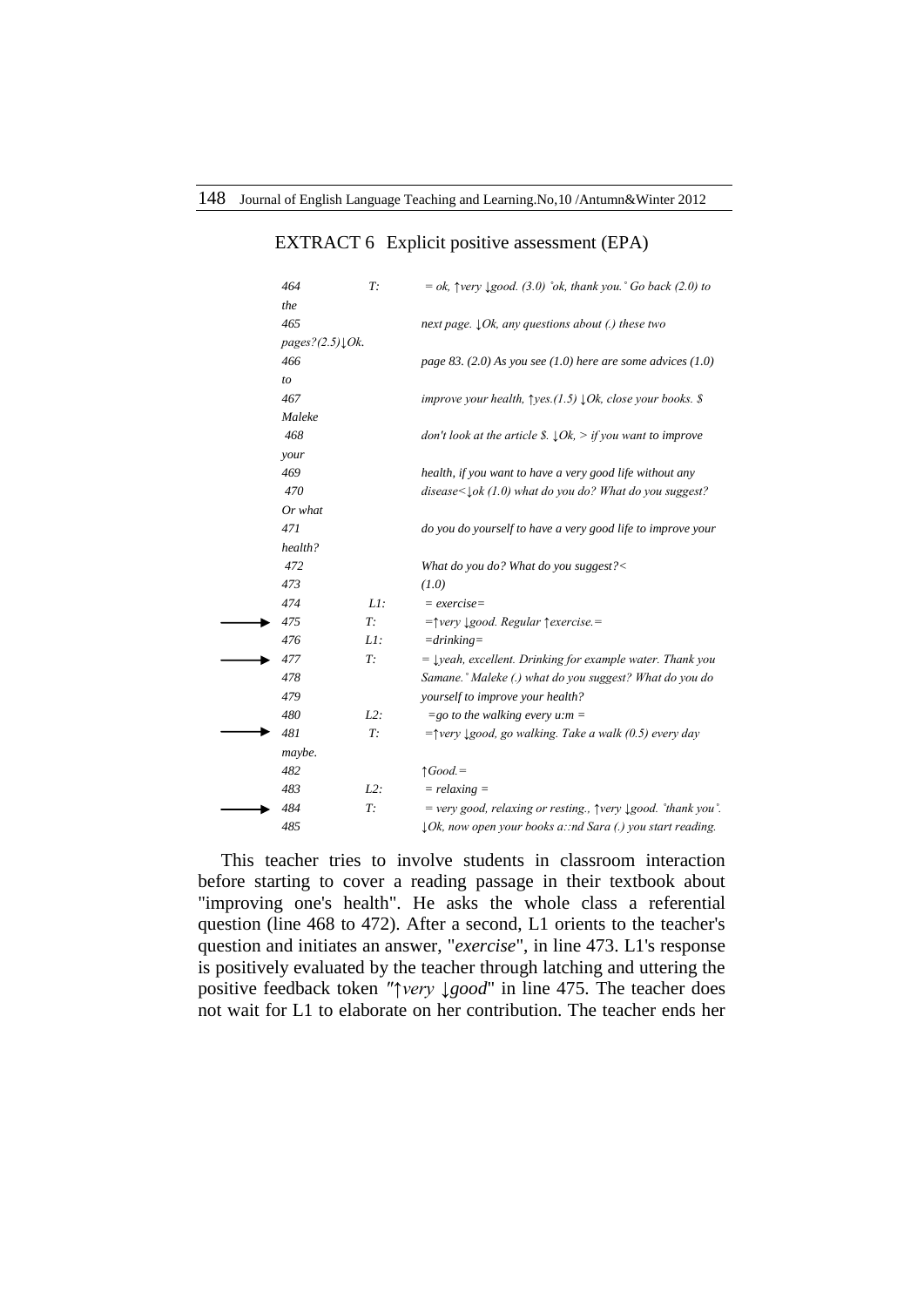turn (line 475) by raising her intonation on the last word "*regular ↑exercise*" which compels L1 to give an alternative answer. Again, the teacher immediately affords L1 in line 477 an explicit positive assessment (EPA), ''*↓yeah, excellent''*, which does not let L1 expand her response. Moreover, the teacher's use of explicit positive assessment closes the sequence, i.e., interaction with L1. The teacher again nominates another student (L2) and directs the question to her (line 478). Here, the same pattern of interaction is repeated; that is, the learner gives responses (lines 480 and 483), and the teacher positively evaluates the response without waiting for the learner's elaborations (lines 481 and 484). Finally, the teacher's last use of EPA," *↑very ↓good*" in line 484 closes the whole case, i.e., negotiation beyond this point is neither necessary nor warranted.

 In his description of the structure of classroom discourse, Mehan (1979) focused a great deal on the three-part IRF sequence. He argued that positive evaluation of a student's reply is a 'terminal act' which signals "the final boundary of a sequence, ending one and signaling that another is to begin" (p. 64). He posited that negative evaluation, on the other hand, could be seen as a 'continuation act', indicating to the other students that an acceptable second part of the sequence had yet to be offered. Waring (2008) similarly found that the production of "explicit positive assessments" closes instructional sequences to further student participation by marking the initial student response as the correct answer. As indicated in the above-extract, the teacher's use of EPAs neither promises nor invites any elaboration. As Schegloff (2007) pointed out, sequences with preferred second pair parts are "closure-relevant", whereas sequences with dispreferred second pair parts are "expansion-relevant" (p. 117). In other words, although EPAs are affectively approved, they may be pedagogically and developmentally disapproved, especially when they are not "meaningful and authentic, i.e., in tune with what a teacher hopes to accomplish in his or her teaching goal(s)" (Wong & Waring, 2009, p. 202). Rowe (1974b) also documented this interactive practice under the title of 'rewarding pattern'. She reported that frequent verbal rewards might encourage premature termination of search, namely, a disposition to choose the first alternative that comes to mind on the chance of a quick pay-off. Moreover, she noted that a high rate of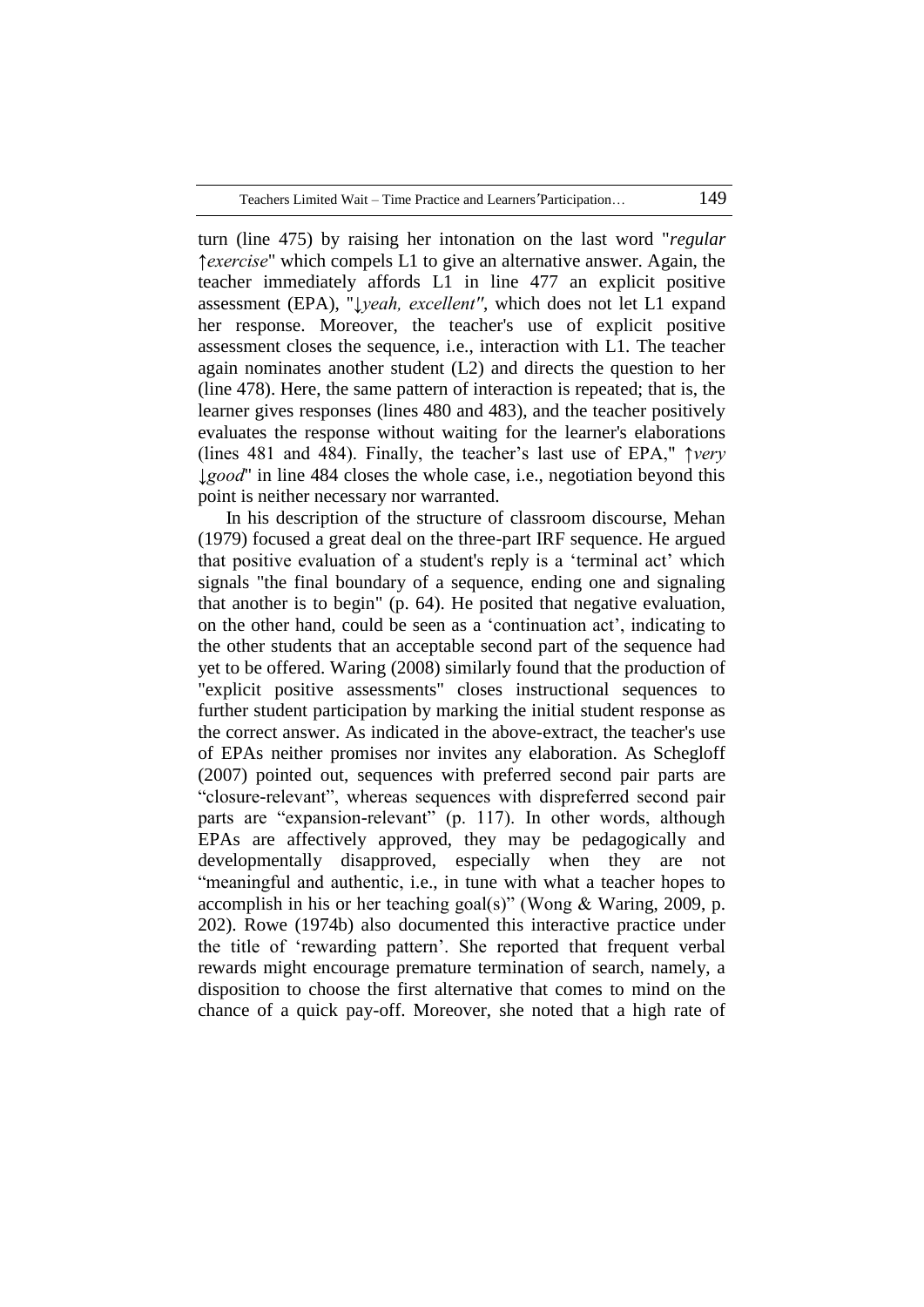sanctioning could conceivably discourage sharing of ideas among students. As a result, teachers can postpone EPAs and make them more 'meaningful', if they implement extended wait-time.

# **CONCLUSION**

 In this paper, we have attempted to show how teachers' limited wait-time practice unfolds the structuring of naturally occurring classroom interaction with reference to learners' participation opportunities. To do so, we paired sociocultural theory (SCT), specifically its conceptualization about learning as participation, with the methodological power of conversation analysis (CA) in portraying how opportunities for participation are created in classroom talk-ininteraction. In this respect, we video-recorded 10 two-hour adult EFL classes, transcribed them line-by-line, and selected and analyzed episodes that happened within Seedhouse's (2004) meaning and fluency micro-context. Analyses of the extracts have demonstrated that limited wait-time plays a space-closing role in the sequential organization of interaction; that is, it reduces the interactional space that learners need to initiate, take, and hold turns, to have contributions and elaborate on them, and to actively participate in classroom interaction. Moreover, teachers' limited wait-time implementation tends to affect the online interactive decisions they make in the unfolding discourse. When they afford learners limited wait-time, their language use gets pregnant with those interactive features, or 'interactures', whose birth separates teacher talk from the main pedagogic goals of a lesson because they are born out of place. Such interactures (self-elaboration, self-answering, extended-teacher turns, turn interruptions, turn completion, teacher echo, closed-ended questions, and explicit positive assessment), triggered by the teachers' limited wait-time practice, are inappropriate when the focus is on meaning and fluency. Therefore, teachers' limited wait-time practice together with their subsequent interactive decisions tends to obstruct learners' participation opportunities.

 In theoretical terms, this study furthers a bit existing understandings of what Walsh (2011) keeps referring to as the 'fifth skill', after speaking, listening, reading and writing, to highlight its importance; that is interactional competence. Since the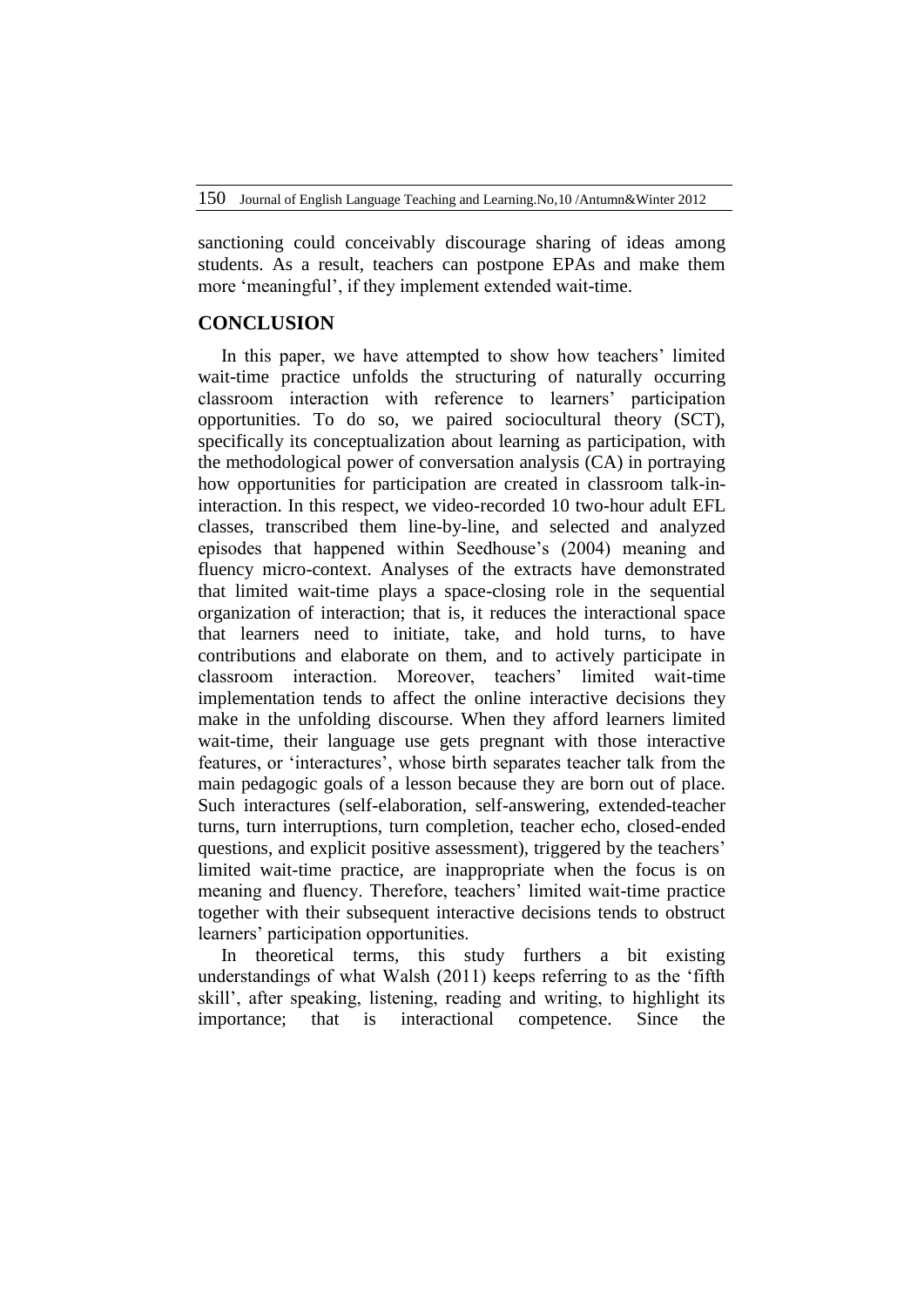anthropological linguist Dell Hymes (1967, 1972) coined and introduced the notion 'communicative competence' in response to the formal theories of Chomsky (1957, 1965), several models have been proposed (Canale, 1983; Canale & Swain, 1980; Celce-Murcia, 1995; Celce-Murcia et al., 1995) to identify the nature of communicative competence through specifying its components. Such models did not take interactional competence into account. However, Alcón Soler and Safont Jordà (2007) included in their book a chapter by Celce-Murcia in which she revised her 1995 models and proposed a new one to describe communicative competence for language teachers. The model has included interactional competence as one of the key components along with sociocultural competence, discourse competence, linguistic competence, formulaic competence, and strategic competence. In her model, the interactional competence itself consists of three sub-components: actional competence, conversational competence, and non-verbal or paralinguistic competence. She has also tried to identify the micro-components of the three sub-components. However, she has not taken wait-time into account. Grounded in the data and the findings of our study, we believe that wait-time should be incorporated into the model as a micro-component of the non-verbal or paralinguistic competence due to its significant role in oral interaction, particularly its perceptible interactions with other interactive features. In this respect, the findings of this study are analytically generalized to the above-mentioned theoretical model.

 We hope that the findings of this study help teachers on their way towards developing their classroom interactional competence (CIC), i.e., "ability to use interaction as a tool for mediating and assisting learning" (Walsh, 2006, p. 132), since they seem to be relevant to various aspects of CIC identified and proposed by Walsh (2006, 2011). First, they further teachers' interactional awareness. By knowing the nature of limited wait-time and its impact on the structure of classroom interaction, teachers can gain closer understandings of the relationship between pedagogic goal, language use and learning opportunity. Therefore, teachers should recognize that their limited wait-time implementation is among the reasons why their language use and the specific pedagogic goals of the moment are not at one, and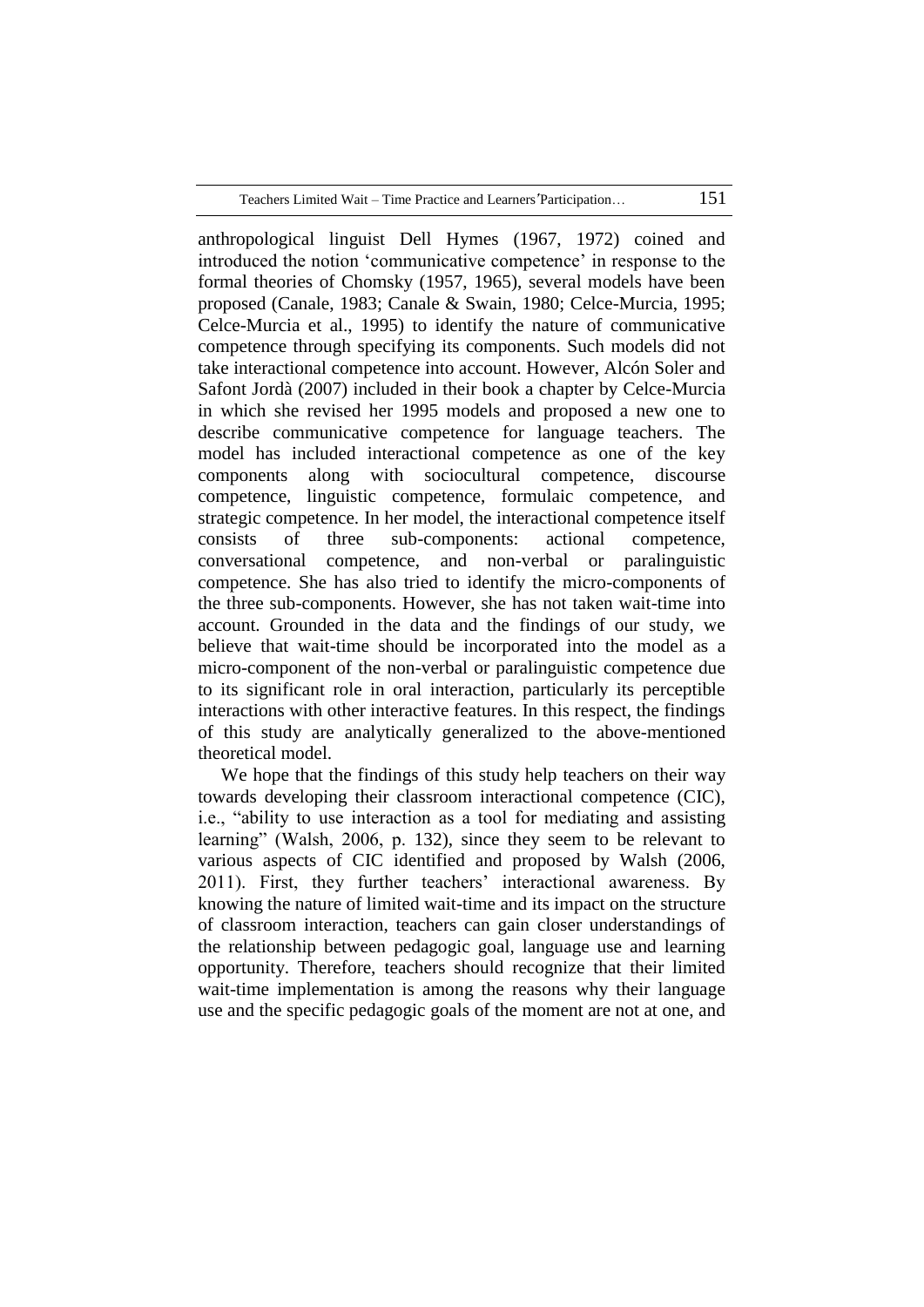why an obstructive interactional pattern keeps emerging in their classroom interaction. A second feature of CIC is that it facilitates interactional space. As long as limited wait-time closes down the space, teachers should increase the duration of wait-time so that learners have adequate space to participate in the discourse and have contributions of high quality in large quantities. Third, the interactionally-competent teacher is able to shape learner contributions through scaffolding, seeking clarifications, repairing learner input, etc. Extracts 1, 3, and 4 have demonstrated that the effectiveness of teachers' 'follow-up moves', in the context of classroom interaction is negatively influenced by limited wait-time because its implementation makes teachers obsessed with filling in the gaps and keeping the flow of discourse smooth; that is why such teachers suffocate learner contributions, instead of shaping them, in their 'F-moves' through self-elaboration, self-answering, turn interruptions, turn completion, and echoing. Therefore, for teachers to shape learner contributions, they should extend wait-time happening between 'R' (learner response) and 'F' (teacher follow-up comment) so that they can have the chance to fine-tune the 'F' in light of the 'R'. Finally, CIC makes use of effective eliciting strategies. This study has indicated that wait-time also affects the quality of teacher questions (see Extract 5). If questions are combined with limited wait-time, their potential for involving learners seems to wane, even though they are referential. Consequently, teachers can add to the effectiveness of their questions through internalizing extended wait-time in their language use.

 In closing, this article has by no means depicted the whole picture of teachers' limited wait-time practice in classroom talk-in-interaction. Since this study just considered the consequences of its implementation on teachers' subsequent interactive practices, further studies should explore in more detail the subtleties of its implementation and its possible impacts on learners' interactive practices. Moreover, further research should examine the structuring of extended wait-time practice in the sequential organization of classroom interaction. Last but not least, wait-time is not traceable just in meaning and fluency micro-context, so future research is warranted to investigate this interactive practice in other micro-contexts.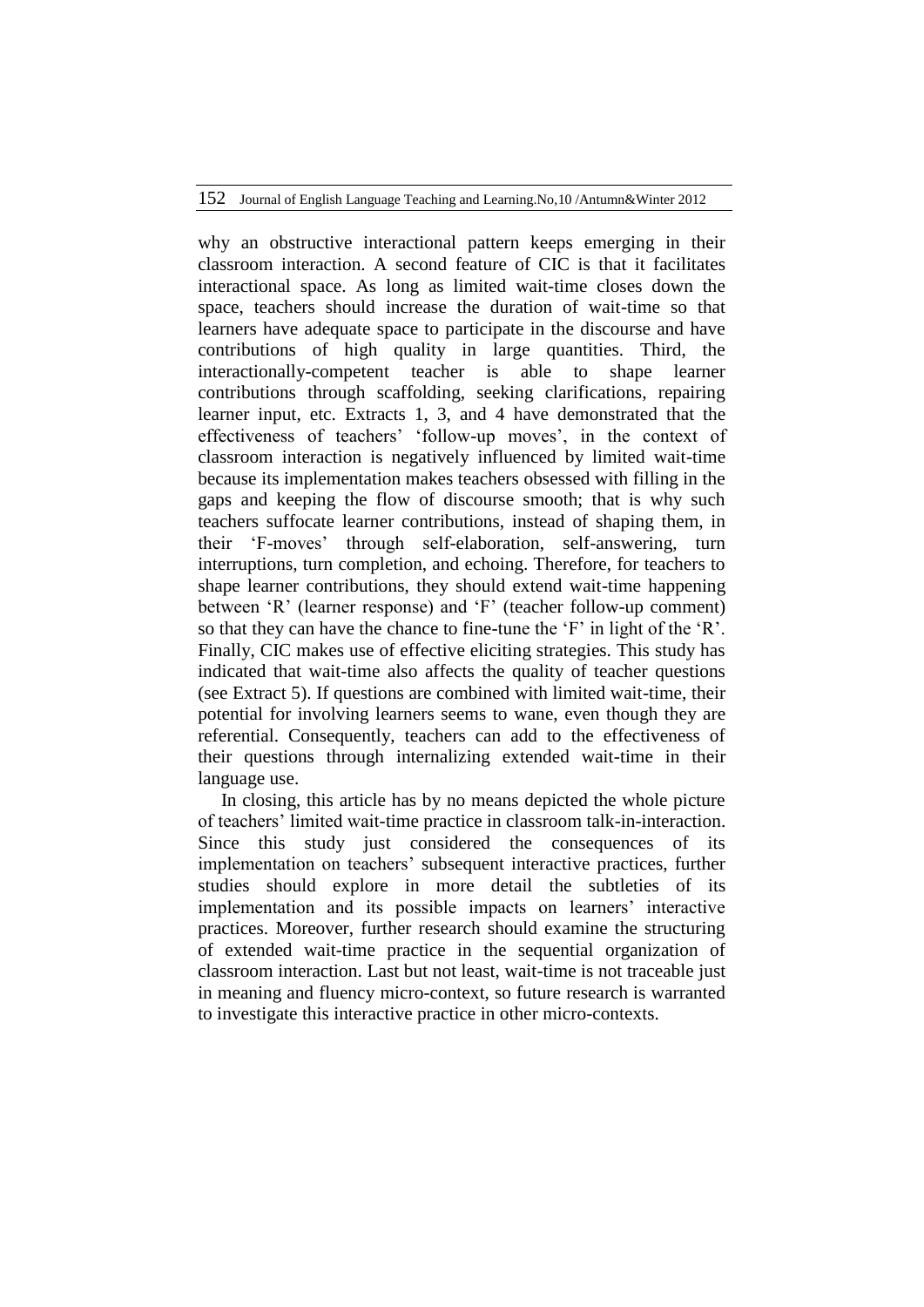# **References**

- Ahmed, M.K. (1994). Speaking as cognitive regulation: a Vygotskyan perspective on dialogic communication, in J.P. Lantolf (ed.) *Vygotskyan Approaches to Second Language Research*, Norwood, NJ: Ablex.
- Alcón Soler, E., & Safont Jordà, M. P.(2007). *Intercultural Language Use and Language. Learning.* Springer.
- Allwright, R.L. (1984). The importance of interaction in classroom language learning, *Applied Linguistics*, 5: 156–71.
- Allwright, D., & Bailey, K.M. (1991). *Focus on the language classroom*. New York, NY: Cambridge University Press.
- Anshutz, R. J. (1975). *An investigation of wait time and questioning techniques as an instructional variable for science methods students microteaching elementary school children.* Dissertation Abstracts International, 35, 5978A. (University Microfilms No.75-06, 131).
- Beach, W. A. (1993). Transitional regularities for 'casual' "Okay" usages. *Journal of Pragmatics, 19*, 325-352.
- Belhiah, H. (2012). You know Arnold Schwarzenegger? On doing questioning in second language dyadic tutorials. *Applied Linguistics,*  2010: 33/1: 21-41. doi: 10.1093/applin/amr030.
- Breen, M.P. (1998). Navigating the discourse: on what is learned in the language classroom, in W.A. Renandya and G.M. Jacobs (eds) *Learners and Language Learning*. *Anthology Series 39*, Singapore: SEAMO Regional Language Centre.
- Canale, M. (l983). From communicative competence to communicative language pedagogy. In: Richards J, Schmidt R (eds) Language and Communication. Longman, London, pp 2–27
- Canale, M., & Swain, M. (l980). Theoretical bases of communicative approaches to Second language teaching and testing. Applied Linguistics  $1(1)$ :  $1-48$
- Cazden, C. B. (1988). *Classroom discourse*. Portsmouth, N.H.: Heinemann.
- Celce-Murcia, M. (l995). The elaboration of sociolinguistic competence: Implications for teacher education. In: Alatis JE, Straehle CA, Ronkin M (eds) Linguistics and the Education of Language Teachers: Ethnolinguistic, Psycholinguistic, and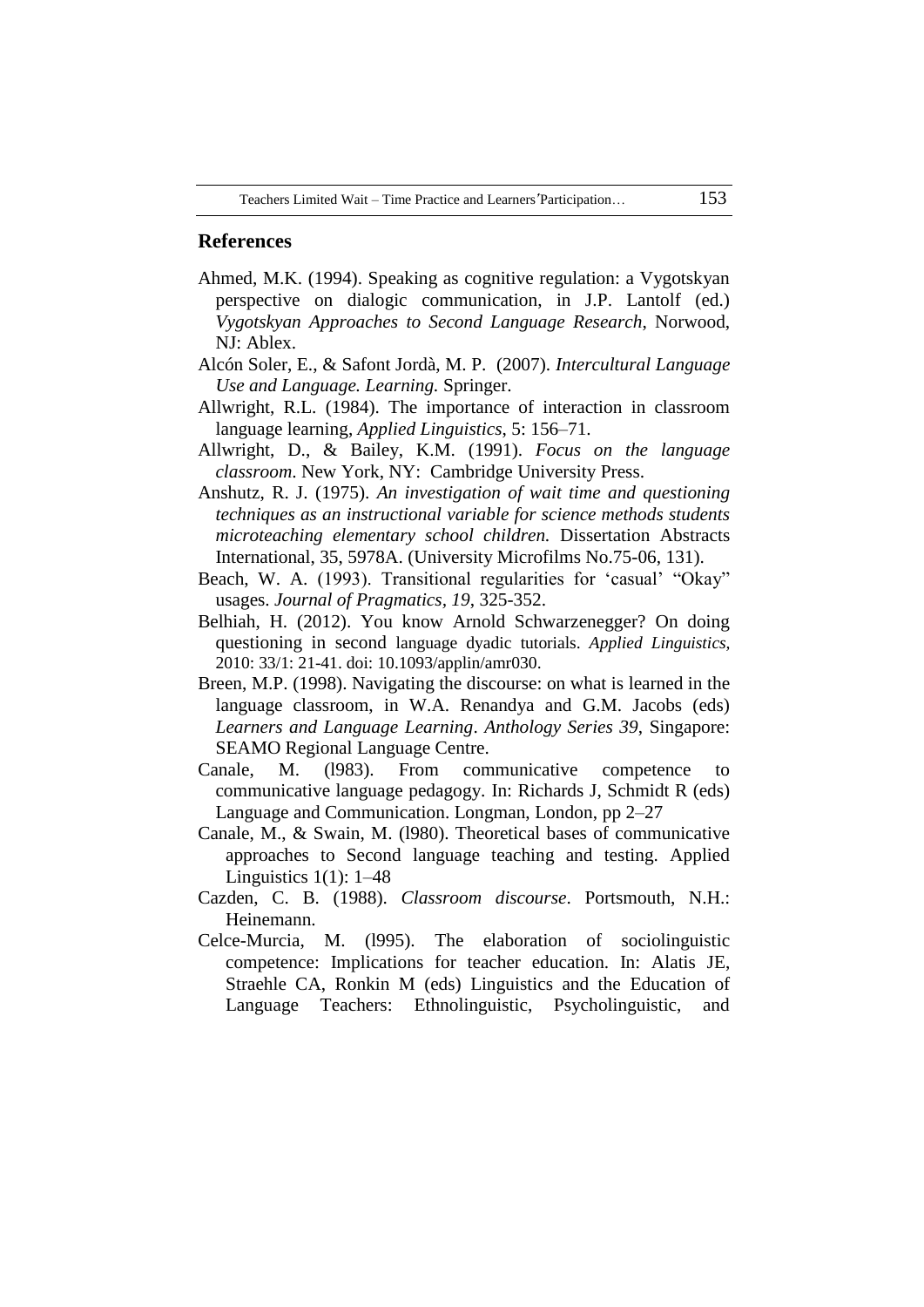Sociolinguistic Aspects. Proceedings of the Georgetown University, Round Table on Languages and Linguistics, 2005. Georgetown University Press, Washington DC, pp 699–710

- Celce-Murcia, M., Dörnyei Z., & Thurrell, S**.** (1995). A pedagogical framework for communicative competence: A Pedagogically motivated model with content specifications. Issues in Applied Linguistics  $6(2)$ : 5–35
- Chomsky, N. (l957). *Syntactic Structures*. Mouton, The Hague
- Chomsky, N. (l965). *Aspects of the Theory of Syntax*. MIT Press, Cambridge, MA.
- DeTure, L. R., & Miller, A. P. (1985*). The effects of a written protocol model on teacher acquisition of extended wait-time. Paper presented at the annual meeting of the National Science Teachers Association, Cincinnati, OH.*
- Donato, R. (2000). Sociocultural contributions to understanding the foreign and second language classroom. In J. P. Lantolf (Ed.), *Sociocultural theory and second language learning* (pp. 27-50). New York: Oxford University Press.
- Drew, P. & Heritage, J. (1992). Analyzing talk at work: An introduction. In P. Drew & J. Heritage (Eds.), *Talk at work: Interaction in institutional settings* (pp. 3-65).Cambridge: Cambridge University Press.
- Edwards, A. and Westgate, D. (1994). *Investigating Classroom Talk*, London: Falmer.
- Ellis, R. (1998) 'Discourse control and the acquisition- rich classroom', in W.A. Renandya and G.M. Jacobs (eds) *Learners and Language Learning. Anthology Series 39*, Singapore: SEAMO Regional Language Centre.
- Ellis, R. (2008). *The Studying of Second Language Acquisition* (2nd ed.), New York: Oxford University Press.
- Fagan, E. R., Hassler, D. M., & Szabo, M. (1981). Evaluation of questioning strategies in language arts instruction. *Research in the Teaching of English*, 15, 267-273.
- Gambrell, L. B. (1983). The occurrence of think-time during reading comprehension instruction. *Journal of Educational Research*, 77(2), 77-80.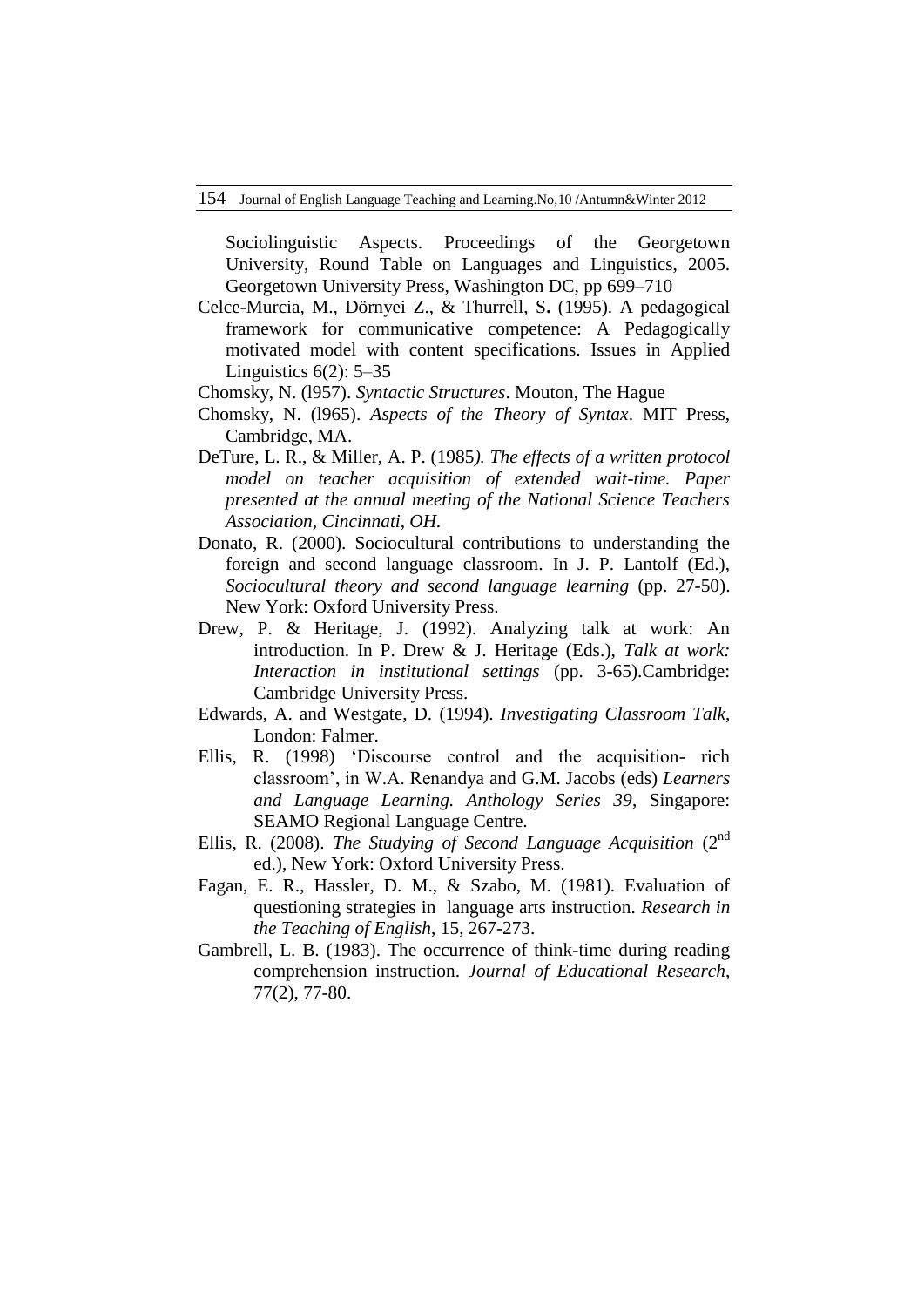- Granato, J. M. (1983). *The effects of wait time on the verbal behavior of kindergarten children.* Paper presented at the Annual Conference of the New England Educational Research Organization, Rockport, ME.
- Hall, J.K. (1998). Differential teacher attention to student utterances: the construction of different opportunities for learning in the IRF, *Linguistics and Education*, 9: 287–311.
- Heritage, J. (1997). Conversational analysis and institutional talk: analyzing data, in D. Silverman (ed.) *Qualitative Research: Theory, Method and Practice*, London: Sage Publications.
- Honea, M. J. (1982). Wait time as an instructional variable: An influence on teacher and student. *Clearinghouse*, 56(4), 167-170.
- Hu, Q. Q. (2004). A survey on the questioning pattern of college English teachers. *Foreign Language World*, 6, 22-27.
- Hutchby, I., & Wooffitt, R. (1998). *Conversation analysis: principles, practices and Applications*. Malden, MA: Blackwell.
- Hymes, D. (l967). Models of the interaction of language and social setting. Journal of Social Issues 23(2): 8–38.
- Hymes. D. (l972). On communicative competence. In: Pride JB, Holmes J (eds) Sociolinguistics: Selected Readings. Penguin, Harmondsworth, pp 269–293
- Jacknick, C. M. (2011). But this is writing: post-expansion in studentinitiated sequences. *Novitas-Royal (Research on Youth and Language),* 5 (1), 39-54.
- Jefferson, G. (1983). Notes on some orderliness of overlap onset. Tilburg, Netherlands: Tilburg Papers in Language and Literature No. 28.
- Johnson, K.E. (1995). *Understanding Communication in Second Language Classrooms*, Cambridge: Cambridge University Press.
- Jones, N. A. (1980). *The effect of type and complexity of teacher questions on student response wait time.* (Doctoral dissertation, University of Pittsburgh). Dissertation Abstracts International, 41(2), 529-A.
- Kasper, G. (2006). Beyond repair: Conversation analysis as an approach to SLA. *AILA Review,* 19, 83-99.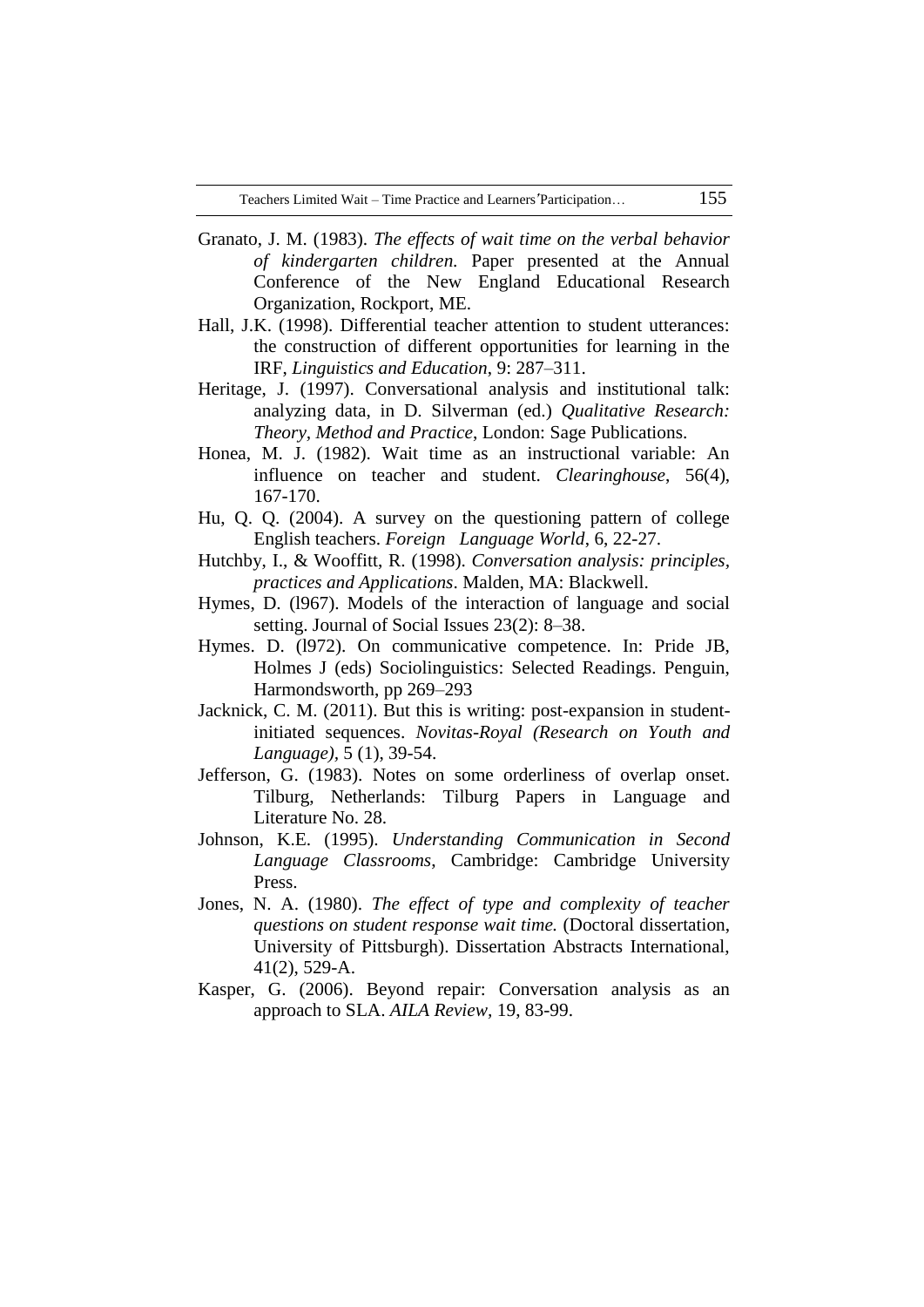156 Journal of English Language Teaching and Learning.No,10 /Antumn&Winter 2012

- Kumaravadivelu, B. (1999). Critical classroom discourse analysis, *TESOL Quarterly*, 33: 453–84.
- Lantolf, J. P. (2000). *Sociocultural Theory and Second Language Learning*, Oxford: Oxford University Press.
- Levinson, S. C. (1983). *Pragmatics*. Cambridge: Cambridge University Press.
- Mackey, A. (2006). Feedback, noticing, and instructed second language learning. *Applied Linguistics*, 27, 405-430.
- Markee, N., and Kasper, G. (2004). Classroom talks: An introduction. *Modern Language Journal* 88: 491-500.
- Mehan, H. (1979). *Learning lessons: Social organization in the classroom*. Cambridge, MA: Harvard University Press.
- Mondada, L. and Pekarek Doehler, S. (2004). Second language acquisition as situated practice: Task accomplishment in the French second language classroom. *The Modern Language Journal*. 88(4), 501-518.
- Mori, J., and Zuengler, J. (2008). Conversation analysis and talk-in interaction in the classroom. In M. Martin-Jones, A. M. de Mejia, and N. H. Hornberger (Eds.), *Encyclopedia of language and education*: Vol. 3. *Discourse and education* (pp. 15-26). New York: Springer
- Musumeci, D. (1996). Teacher–learner negotiation in content- based instruction: communication at cross- purposes?, *Applied Linguistics* 17: 286–325.
- Nystrand, M. (1997). Dialogic instruction: when recitation become conversation, in M. Nystrand, A. Gamoran, R. Kachur and C. Prendergast (eds) *Opening Dialogue: Understanding the Dynamics of Language Learning and Teaching in the English Classroom*, New York: Teachers College Press.
- Psathas, G. (1995). *Conversation analysis: The study of talk-ininteraction*. Thousand Oaks, CA: Sage.
- Rice, D. R. (1977). The effect of question-asking instruction on preservice elementary science teachers. *Journal of Research in Science Teaching,* 14(4), 353-359.
- Rowe, M.B. (1974a). Wait time and rewards as instructional variables, their influence in language, logic, and fate control: Part 1. Wait time. *Journal of Research in Science Teaching*, 11(2), 81-94.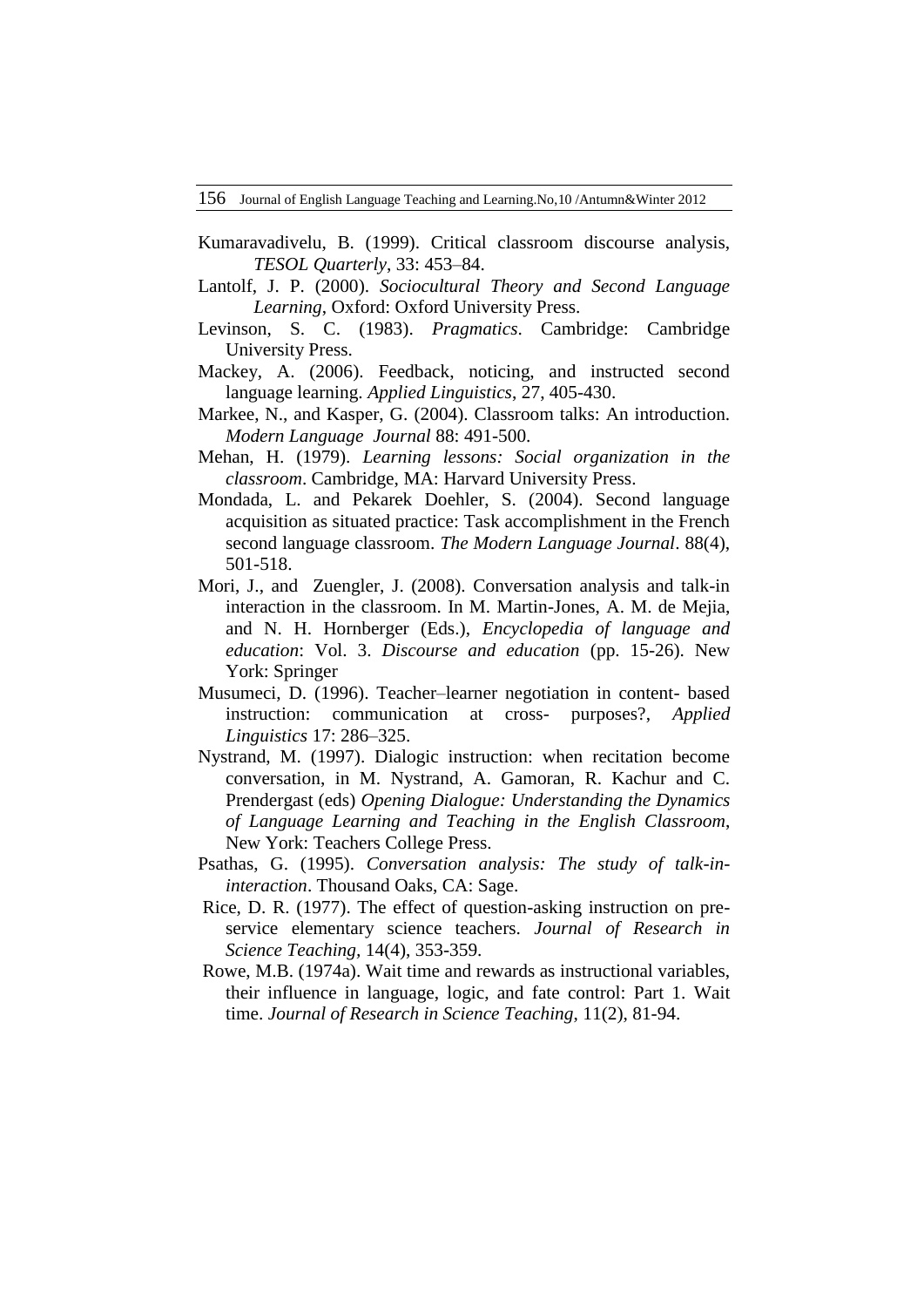- Rowe, M. B. (1974b). Wait time and rewards as instructional variables, their influence in language, logic, and fate control: Part 2. Rewards. *Journal of Research in Science Teaching*, 11(4), 291-308.
- Rowe, M. B. (1978). *Teaching science as continuous inquiry: A basic*,  $(2^{nd}$  ed.). New York: McGraw-Hill.
- Rowe, M. B. (1986). Wait time: Slowing down may be a way of speeding up. *Journal of Teacher Education*, 37(1), 43-50.
- Sacks, H., E. Schegloff, & G. Jefferson. (1974). A simplest systematic for the organization of turn-taking for conversation. *Language* 50: 696-735.
- Schegloff, E. A. (2007). *Sequence organization in interaction: A primer in conversation analysis*. Cambridge, UK: Cambridge University Press.
- Seedhouse, P. (1996). Learning talk: a study of the interactional organization of the L2 York.
- Seedhouse, P. (2004). *The interactional architecture of the language classroom: A* classroom from a CA institutional discourse perspective. Unpublished Ph.D. thesis, University of *conversation analysis perspective*. Malden, MA: Blackwell.
- Seedhouse, P. (2005). Conversation analysis and language learning. *Language Teaching*, *38*, 165–187.
- Sfard, A. (1998). On two metaphors for learning and the dangers of choosing just one. *Educational Researcher*, 27, 4-13.
- Shrum, J. L. (1985a). Wait-time and the use of target or native languages. *Foreign Language Annals*, 18(4), 305-313.
- Shrum, J. L. (1985b). Wait time and student performance level in second language classrooms. *Journal of Classroom Interaction*, 20(1), 29-35.
- Stahl, R. J. (1982). How humans process information: A way of viewing how individuals think and learn. Tempe: Arizona State University.
- Swift, J. N., & Gooding, C. T. (1983). Interaction of wait time feedback and questioning instruction on middle school science teaching. *Journal of Research in Science Teaching*, 20(8), 721-730.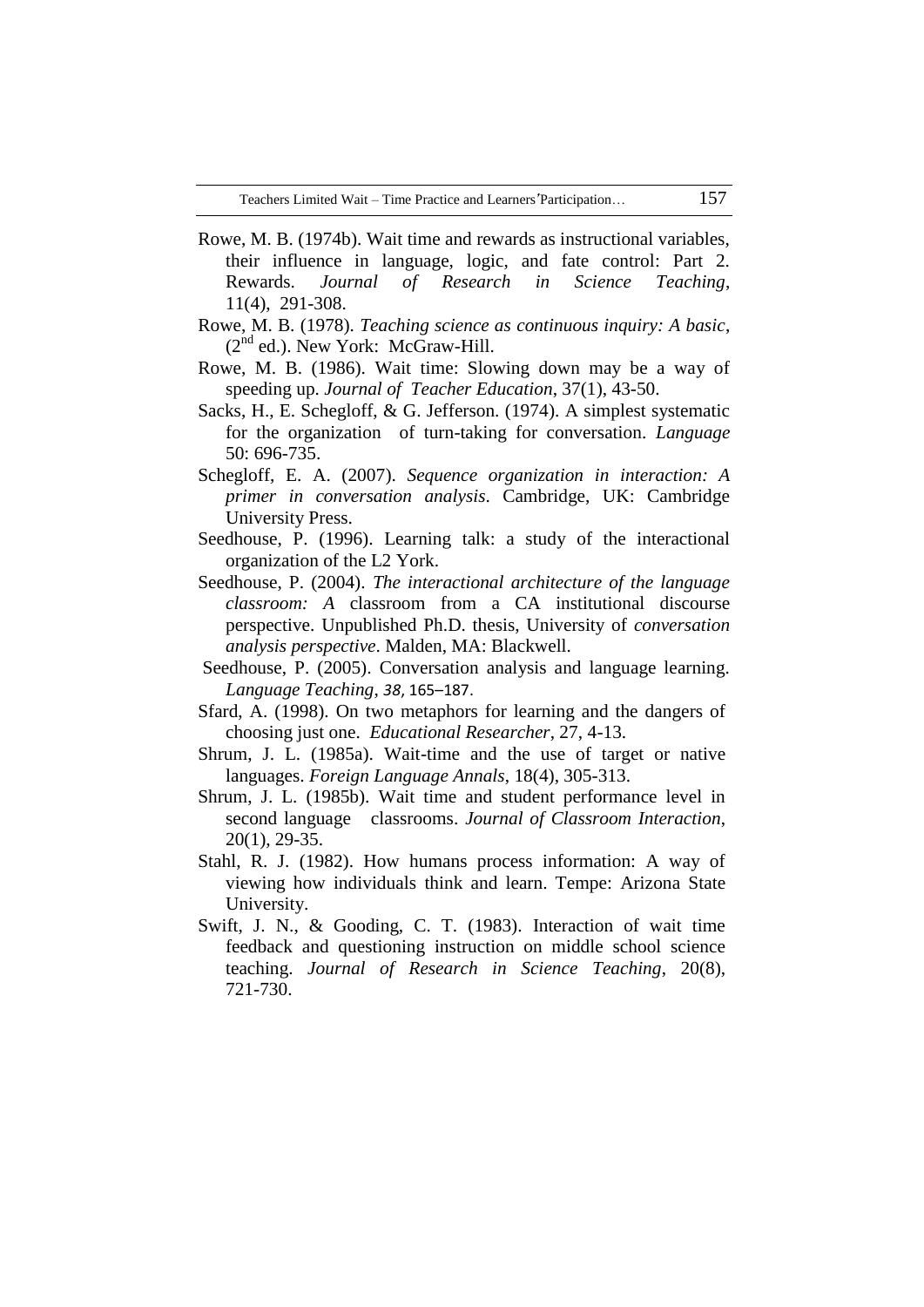- Ten Have, P. (1999). Doing conversation analysis: A practical guide. London: Sage.
- Tobin, K. G. (1986). Effects of teacher wait time on discourse characteristics in mathematics and language arts classes. *American Educational Research Journal*, 23(2), 191-200.
- van Lier, L. (1988). *The classroom and the language learner*. London: Longman.
- van Lier, L. (1991). Inside the classroom: learning processes and teaching procedures, *Applied Language Learning*, 2: 48–64.
- van Lier, L. (2000a). The ecology of the language classroom: towards a new unity of theory, research and practice, *IATEFL Teachers Develop Teachers Research 4, Conference Proceedings*, Whitstable: IATEFL.
- van Lier, L. (2000b). From input to affordance: social- interactive learning from an ecological perspective, in J.P. Lantolf (ed.) *Sociocultural Theory and Second Language Learning*, Oxford: Oxford University Press.
- Van Lier, L., & Matsuo, N. (2000). Variety of conversational experience: looking for learning opportunities. *Applied language learning*, 11, 265-287.
- Vine, E. W. (2008). CA and SCT: Strange bedfellows or useful partners for understanding classroom interactions? *Discourse Studies, 10*, 673-693.
- Vygotsky, L. S. (1978). *Mind in society: The development of higher psychological processes*. Cambridge, MA: Harvard University Press.
- Walsh, S. (2002). Construction or obstruction: Teacher talk and learner involvement in the EFL classroom. Language Teaching Research, 6, 3-23.
- Walsh, S. (2006). Investigating classroom discourse. New York: Routledge.
- Walsh, S. (2011). *Exploring Classroom Discourse: Language in action*. Oxon: Routledge.
- Waring, H. Z. (2009). Moving out of IRF (Initiation-Response-Feedback): A single case analysis. *Language Learning*, 5 (4), 796-824.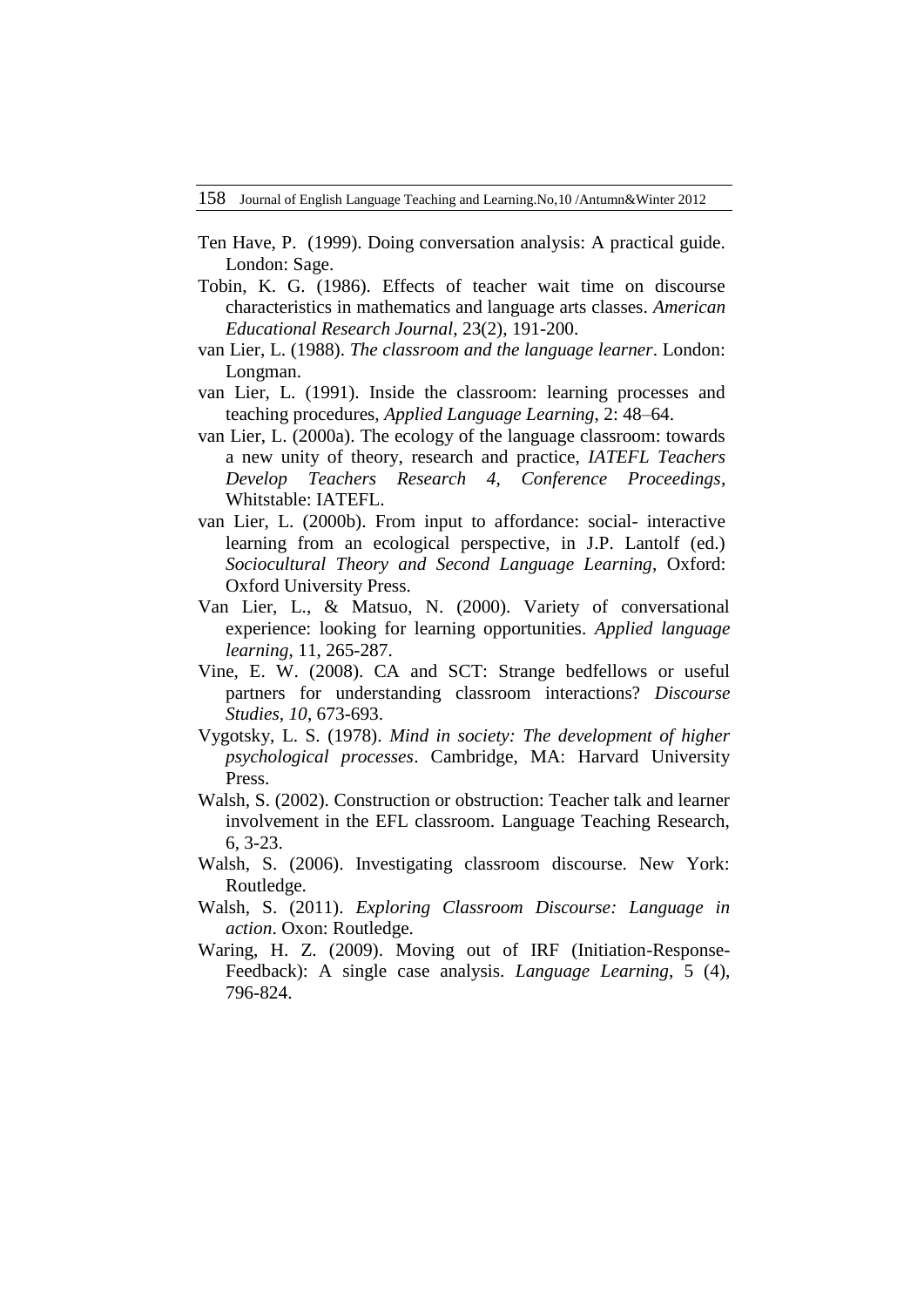- Waring, H. Z. (2008). Using explicit positive assessment in the language classroom: IRF, feedback, and learning opportunities. *Modern Language Journal*, *92*(4), 577–594.
- Wells, G. (1999). *Dialogic Inquiry: Towards a Sociocultural Practice and Theory of Education*, Cambridge: Cambridge University Press.
- Winne, P. H., & Marx, R. W. (1983). Students cognitive processes while learning from teaching: Summary of findings. (Occasional paper). Burnaby, Canada: Simon Fraser University, Instructional Psychology Research Group.
- Wong, J., & Waring, H. Z. ( 2009). 'very good' as a teacher response. *ELT Journal,* 63(3), 195- 203. doi: 10.1093/elt/ccno42.
- Xie, X. (2008). *Interaction during teacher-fronted class time of English classes in a Chinese university.* Unpublished PhD thesis, Victoria University of Wellington.
- Xie, X. (2011). Turn allocation patterns and learning opportunities *ELT J (*2011*) 65(3): 240-250. doi:10.1093/elt/ccq064*
- Young, R. F., & Miller, E. R. (2004). Learning as changing participation: Discourse roles in ESL writing conferences. *Modern Language Journal*, *88*(4), 519–535.
- Zhao, X. H. (1998). Study of teacher talk in the intensive reading course at a university level. *Foreign Language World*, 2:17-22.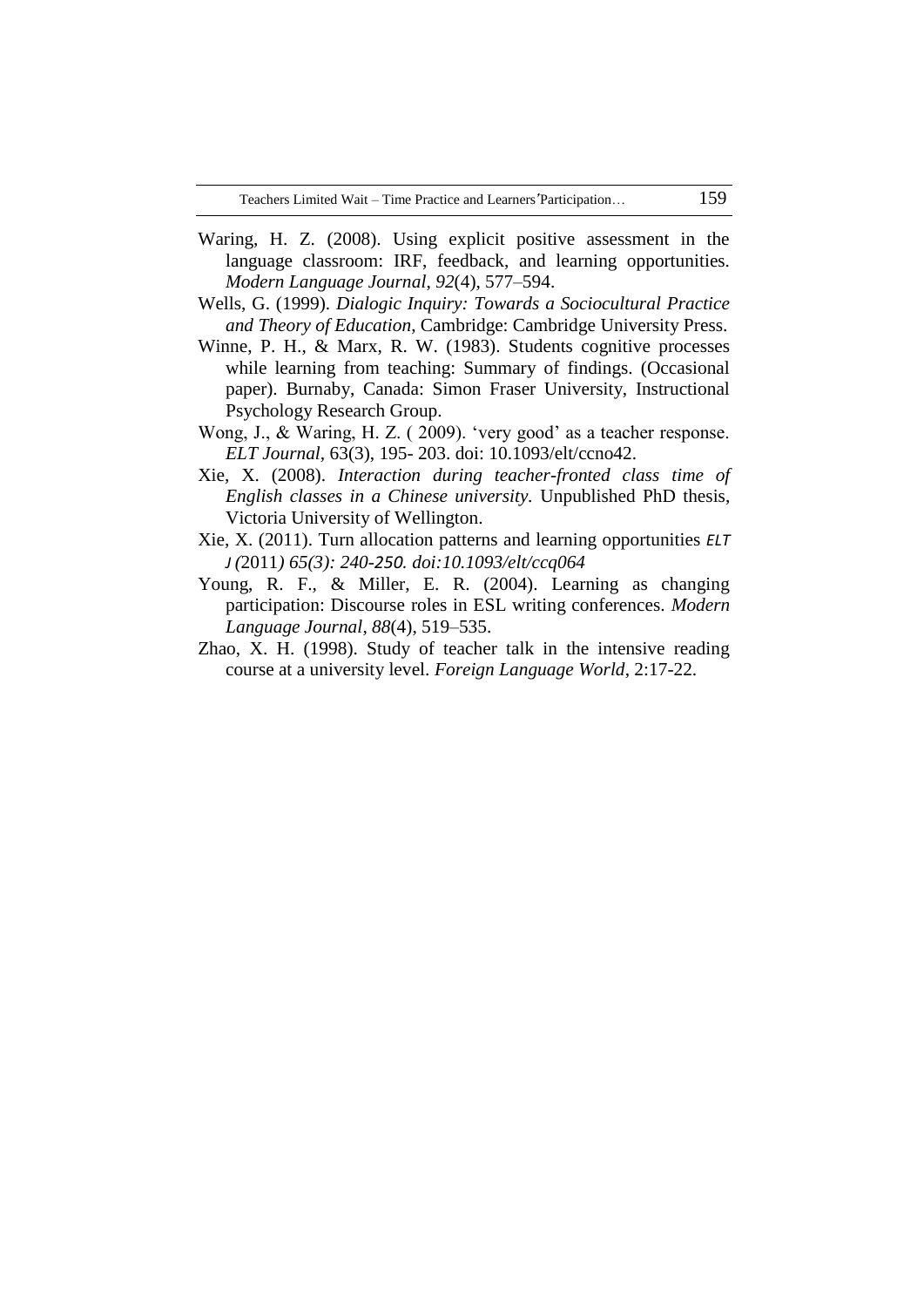160 Journal of English Language Teaching and Learning.No,10 /Antumn&Winter 2012

# **APPENDIX**

Transcription glossary adapted from Jefferson (1983) with some modifications

| $\left( .\right)$           | untimed perceptible pause within a turn                        |
|-----------------------------|----------------------------------------------------------------|
| underline                   | stress                                                         |
| CAPS                        | very emphatic stress                                           |
| ↑                           | high pitch on word                                             |
|                             | sentence-final falling intonation                              |
| $\overline{\mathcal{C}}$    | yes/ no question rising intonation                             |
| ,                           | phrase-final intonation (more to come)                         |
|                             | lengthened vowel sound (extra colons indicate greater          |
| lengthening)                |                                                                |
| $=$                         | latch (direct onset or no space between two unites)            |
| $\rightarrow$               | highlights point of analysis                                   |
| $\lceil$                    | overlapped talk; in order to reflect the simultaneous          |
| beginning and               |                                                                |
|                             | ending of the overlapped talk, sometimes extra spacing         |
| is used to                  |                                                                |
|                             | spread out the utterance                                       |
| $\degree$ soft $\degree$    | spoken softly/ decreased volume                                |
| $>$ <                       | increased speed                                                |
| $\left( \right)$            | (empty parentheses) transcription impossible                   |
| (words)                     | uncertain transcription                                        |
| (3)                         | silence; length given in tenth of a second                     |
| \$words\$                   | spoken in a smiley voice                                       |
| $\left(\binom{1}{2}\right)$ | comments on background, skipped talk or nonverbal              |
| behavior                    |                                                                |
|                             | $\{(())$ words.} $\{\}\$ marks the beginning and ending of the |
| simultaneous occurrence of  |                                                                |
|                             | the verbal/silence and nonverbal; absence of { } means         |
| that the                    |                                                                |
|                             | simultaneous occurrence applies to the entire turn.            |
| "words"                     | words quoted, from a textbook for example                      |
| T                           | teacher                                                        |
|                             |                                                                |